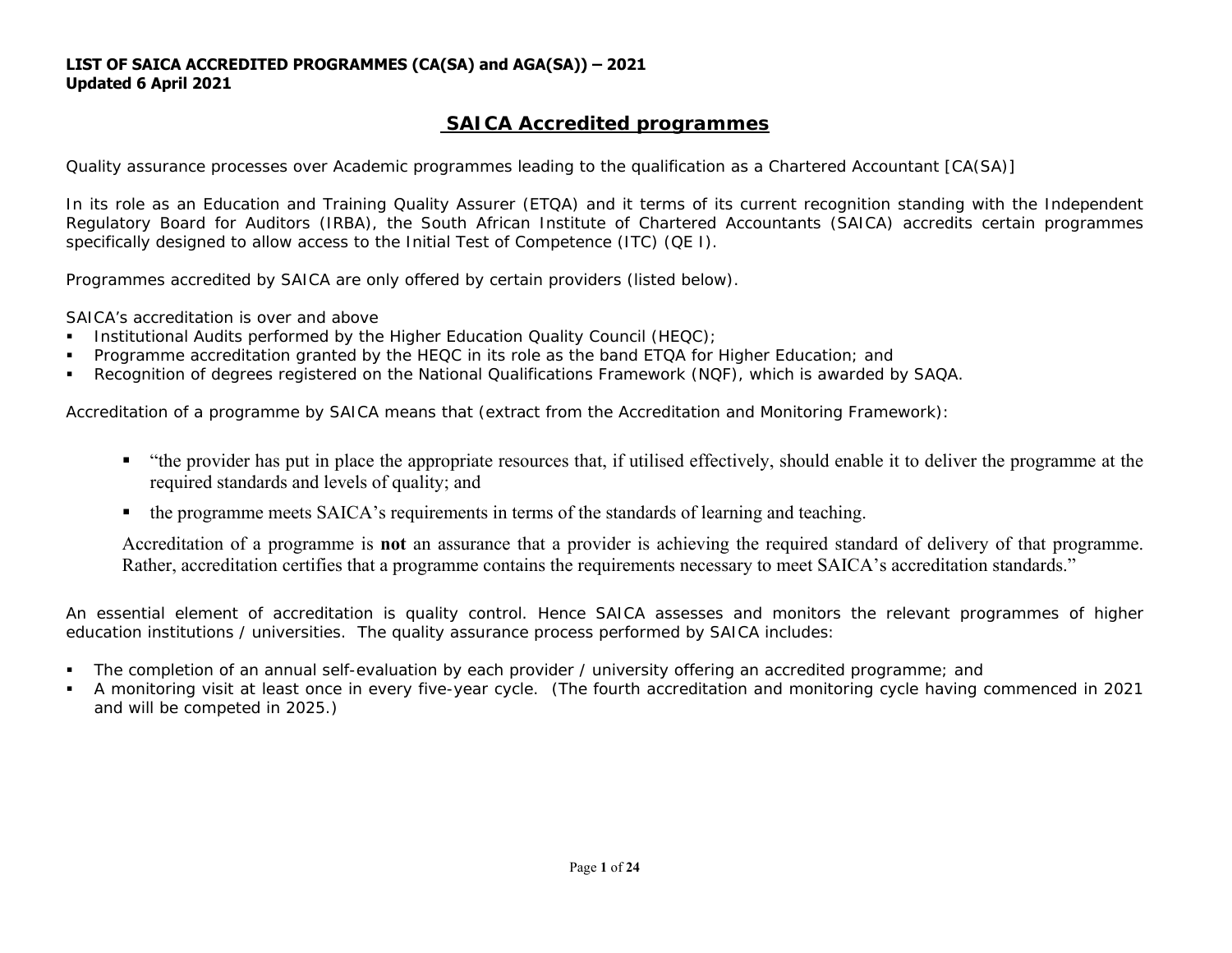Importantly, accreditation is a PROCESS and SAICA works with each of the providers below to assist them in maintaining their accreditation status (Looked at another way, SAICA see the accreditation of programmes as a PARTNERSHIP).

Should a programme not meet SAICA's standards, the provider would first be given an opportunity to make the necessary changes to its programmes so as to yield a more positive outcome before steps are taken to de-accredit a programme. De-accreditation too is a PROCESS which would take place over a period of time during which it would be possible for the provider to take steps which could result in its accreditation status being restored. De-accreditation would NOT prejudice students already in the system (i.e. students would be allowed to continue and complete their degrees at such an institution.)

A programme's accreditation status could therefore be as follows:

| <b>OPINION</b>                                          | <b>ACCREDITATION STATUS</b>                                                                                                                                                                                                                                                                                                                                                                                     |
|---------------------------------------------------------|-----------------------------------------------------------------------------------------------------------------------------------------------------------------------------------------------------------------------------------------------------------------------------------------------------------------------------------------------------------------------------------------------------------------|
| 1. Meets expectations                                   | Continue accreditation                                                                                                                                                                                                                                                                                                                                                                                          |
| 2. Needs improvement                                    | Accredited with conditions that need to be met within a specified time frame for the accreditation to<br>continue                                                                                                                                                                                                                                                                                               |
| 3. Accredited, subject to meeting<br>SAICA requirements | Accredited provided that the provider takes steps <b>immediately</b> to respond to deficiencies in the<br>programme which meet IPD Committee requirements. If appropriate action is taken by the provider<br>this will result in a change in the accreditation status rating to 1 or 2. If appropriate action is NOT<br>taken this could result in the programme accreditation status being withdrawn by SAICA. |
| Withdrawal of accreditation                             | No longer accredited and programme name is withdrawn from the SAICA list of accredited<br>programmes                                                                                                                                                                                                                                                                                                            |

Going forward SAICA intends to accredit undergraduate programmes at providers where the postgraduate degree (PGDA) is not offered in an effort to build capacity and growth at tertiary institutions. Such accreditation will only be granted if a formal articulation agreement is in place with an institution that does offer an accredited PGDA programme and this articulation agreement meets SAICA's formal requirements.

For detailed information relating to accreditation refer to the following documents issued by SAICA:

- Accreditation Criteria \*
- Accreditation and Monitoring Framework \*
- \* these documents are available on request from the *Senior Executive: Professional Development (Mandi Olivier)*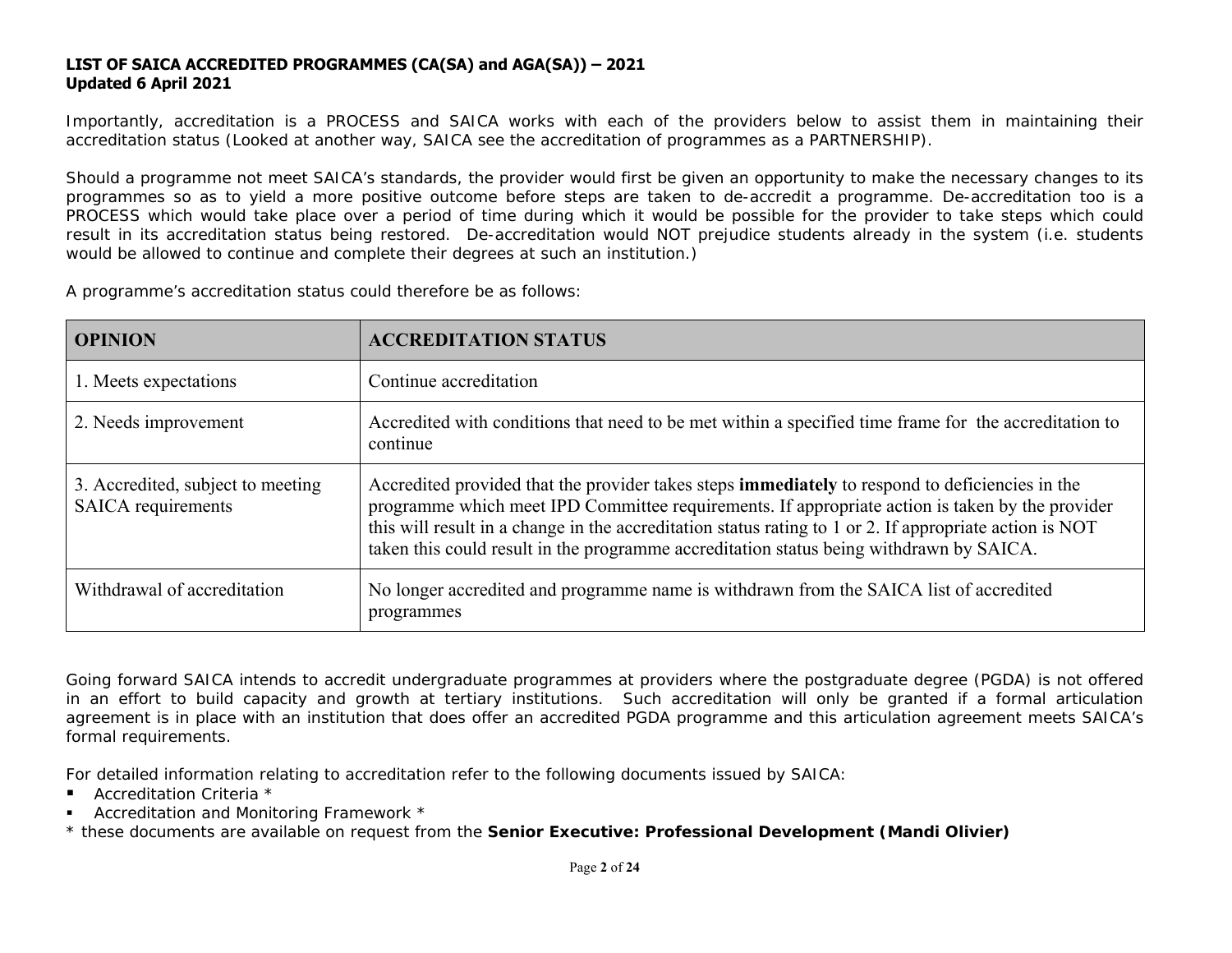| <b>University</b><br>name                                            | Head of<br><b>Department</b><br>(HOD) Name                                                                                           | <b>University address</b><br>& contact details                                                                                                         | Undergraduate<br>qualification                                                                                                                                                                                                                                                             | <b>Bridging</b><br>programme (must<br>be a qualification<br>awarded which is<br>registered on the<br>NQF) | <b>PGDA or equivalent</b><br>(post graduate<br>programme that allows<br>access into SAICA's<br><b>Initial Test of</b><br>Competence)                                                                                   | Accreditation<br>status                                                                                                                                                                                                                                                  |
|----------------------------------------------------------------------|--------------------------------------------------------------------------------------------------------------------------------------|--------------------------------------------------------------------------------------------------------------------------------------------------------|--------------------------------------------------------------------------------------------------------------------------------------------------------------------------------------------------------------------------------------------------------------------------------------------|-----------------------------------------------------------------------------------------------------------|------------------------------------------------------------------------------------------------------------------------------------------------------------------------------------------------------------------------|--------------------------------------------------------------------------------------------------------------------------------------------------------------------------------------------------------------------------------------------------------------------------|
| Independent<br>Institute of<br>Education -<br><b>MSA</b>             | Ms S Anderson<br>Head of<br><b>Department</b><br>Click here for<br>detailed<br><i>information on</i><br>the accredited<br>programmes | Faculty of Business,<br>Engineering and<br>Technology<br><b>IIE MSA</b><br>Tel: 011 950 4303<br>Private Bag X60<br><b>ROODEPOORT</b><br>1725           | <b>B Bus Sci (Acc)</b><br><b>Bachelor of Business</b><br>Science with a<br>specialisation in<br>Accounting]<br>SAQA ID: 88603<br>The effective date of<br>accreditation will apply<br>to all students who<br>complete and<br>graduate at the end of<br>the 2012 academic<br>year or later. |                                                                                                           | PG Dip (Acc)<br>[Postgraduate Diploma in<br>Accounting]<br>SAQA ID: 88609<br>The programme is<br>accredited for delivery at<br>the IIE MSA campus in<br>Roodepoort from 2013.<br>(Status as at 3 December<br>2012)     | Undergraduate<br>qualification<br>1: Meets<br>expectations<br><b>PGDA or</b><br>equivalent<br>2: Needs<br>improvement<br>Full monitoring<br>visit conducted:<br>2009, 2012,<br>2013 & 2018<br>Follow up visit<br>conducted:<br>2010, 2011,<br>2015, 2016,<br>2017 & 2020 |
| Independent<br>Institute of<br>Education -<br><b>Varsity College</b> | Ms S Anderson<br><b>Head of School</b><br>Click here for<br>detailed<br><i>information on</i><br>the accredited<br>programmes        | School of Finance<br>and Accounting<br>Varsity College<br>Tel: 031 573 7482<br>P.O. Box 2369<br>RANDBURG<br>2125<br>The programme is<br>accredited for | <b>B</b> Acc<br>[Bachelor of Accounting]<br>SAQA ID: 99284<br>Sandton; Durban-<br>Westville; and<br><b>Durban-North Sites:</b><br>The effective date of<br>accreditation will apply<br>to all students who<br>commence the<br>programme in 2017<br>and graduate at the<br>end of the 2019  |                                                                                                           | PG Dip (Acc)<br>[Postgraduate Diploma in<br>Accounting]<br>SAQA ID: 109416<br>The programme is<br>accredited for delivery at<br>the IIE VC campus in<br>Durban-North from<br>2020.<br>(Status as at 3 January<br>2020) | Undergraduate<br>qualification<br>1: Meets<br>expectations<br><b>PGDA</b> or<br>equivalent<br><b>Accredited</b><br>Accreditation<br>visit conducted:<br>2016 (Sandton;<br>Durban-Westville<br>and Durban-<br>North)                                                      |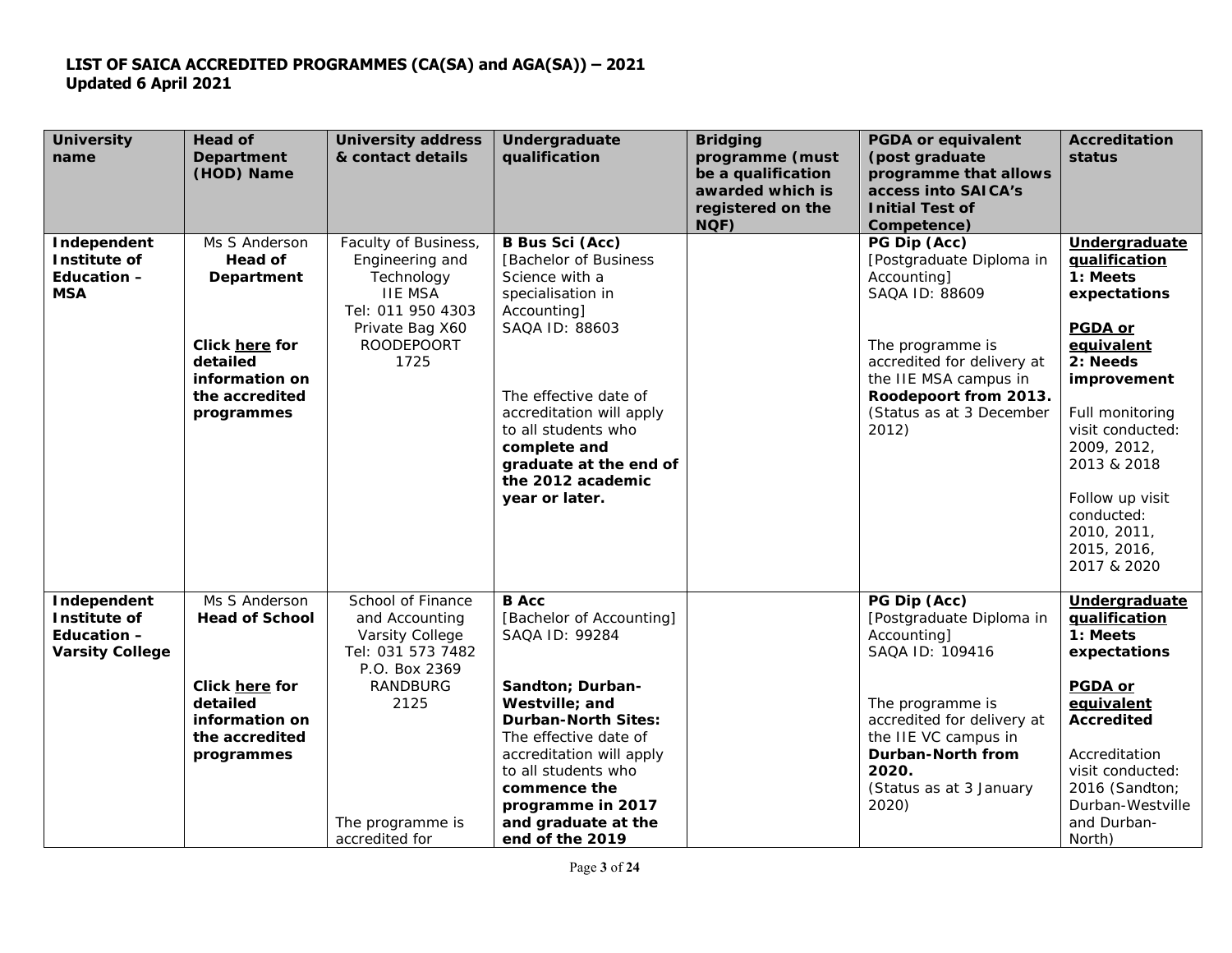|                                              |                                                                                                                        | delivery at the<br>following sites:<br><b>IIE Varsity College</b><br>Sandton;<br><b>IIE Varsity College</b><br>Durban-Westville:<br><b>IIE Varsity college</b><br>Durban-North<br><b>IIE Varsity College</b><br><b>Pretoria:</b><br><b>IIE Varsity College</b><br><b>Cape Town</b> | academic year or<br>later.<br><b>Pretoria and Cape</b><br><b>Town Sites:</b><br>The effective date of<br>accreditation will apply<br>to all students who<br>commence the<br>programme in 2018<br>and graduate at the<br>end of the 2020<br>academic year or<br>later. |                                                                                                                                                                           | Accreditation<br>visit conducted:<br>2017 (Pretoria<br>and Cape Town)<br>Follow up visit<br>conducted: 2017<br>& 2020<br>(Sandton;<br>Durban-Westville<br>and Durban-<br>North)<br>Full monitoring<br>visit conducted:<br>2019 |
|----------------------------------------------|------------------------------------------------------------------------------------------------------------------------|------------------------------------------------------------------------------------------------------------------------------------------------------------------------------------------------------------------------------------------------------------------------------------|-----------------------------------------------------------------------------------------------------------------------------------------------------------------------------------------------------------------------------------------------------------------------|---------------------------------------------------------------------------------------------------------------------------------------------------------------------------|--------------------------------------------------------------------------------------------------------------------------------------------------------------------------------------------------------------------------------|
| Institute of<br>Accounting<br><b>Science</b> | Prof G Swartz<br><b>Institute Head</b><br>Click here for<br>detailed<br>information on<br>the accredited<br>programmes | Institute of<br><b>Accounting Science</b><br>Tel: 011 432 3994<br>P.O. Box 930<br><b>GLENVISTA</b><br>2058                                                                                                                                                                         |                                                                                                                                                                                                                                                                       | PG Dip (Acc)<br>[Postgraduate Diploma in<br>Accounting]<br>SAQA ID: 101527<br>The programme is<br>accredited for delivery at<br>the IAS campus in<br>Meyersdal from 2018. | <b>Accredited</b><br>Accreditation<br>visit conducted:<br>2015<br>Follow up visit<br>conducted:<br>2016, 2017,<br>2018 & 2019                                                                                                  |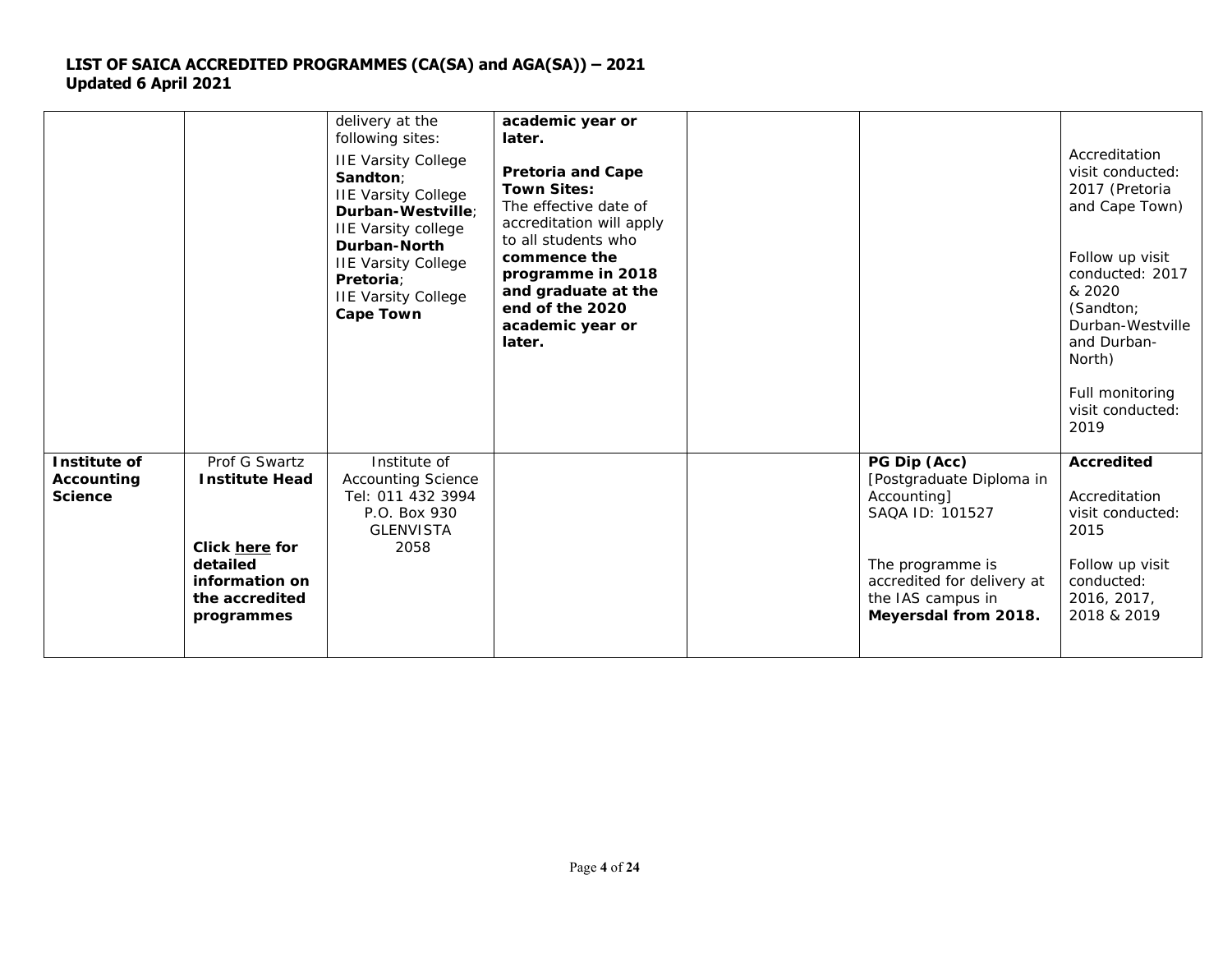| <b>University</b><br>name | <b>Head of</b><br>Department<br>(HOD) Name | <b>University address</b><br>& contact details | Undergraduate<br>qualification | <b>Bridging</b><br>programme (must<br>be a qualification<br>awarded which is<br>registered on the<br>NQF) | <b>PGDA or equivalent</b><br>(post graduate<br>programme that<br>allows access into<br><b>SAICA's Initial Test of</b><br>Competence) | <b>Accreditation</b><br>status |
|---------------------------|--------------------------------------------|------------------------------------------------|--------------------------------|-----------------------------------------------------------------------------------------------------------|--------------------------------------------------------------------------------------------------------------------------------------|--------------------------------|
| <b>Milpark</b>            | Mr G Olivier                               | Department of                                  |                                |                                                                                                           | PG Dip (Accounting)                                                                                                                  | <b>Accredited</b>              |
| <b>Education</b>          | Head of                                    | Professional                                   |                                |                                                                                                           | [Postgraduate                                                                                                                        |                                |
|                           | <b>Department</b>                          | Accounting                                     |                                |                                                                                                           | Diploma in                                                                                                                           | Accreditation                  |
|                           |                                            |                                                |                                |                                                                                                           | Accounting]                                                                                                                          | visit conducted:               |
|                           |                                            | 2nd Floor Sunclare                             |                                |                                                                                                           | SAQA ID: 108930                                                                                                                      | 2018                           |
|                           |                                            | <b>Building</b><br>Cnr Protea & Dreyer         |                                |                                                                                                           | The programme is                                                                                                                     | Follow up visit                |
|                           | Click here for                             | Rds                                            |                                |                                                                                                           | accredited for delivery                                                                                                              | conducted:                     |
|                           | detailed                                   | Claremont                                      |                                |                                                                                                           | from April 2019.                                                                                                                     | 2019 & 2020                    |
|                           | information on                             | Cape Town                                      |                                |                                                                                                           |                                                                                                                                      |                                |
|                           | the accredited                             | 7708                                           |                                |                                                                                                           |                                                                                                                                      |                                |
|                           | programmes                                 |                                                |                                |                                                                                                           |                                                                                                                                      |                                |
|                           |                                            | Melville Extension 2                           |                                |                                                                                                           |                                                                                                                                      |                                |
|                           |                                            | Cnr Main Rd East &                             |                                |                                                                                                           |                                                                                                                                      |                                |
|                           |                                            | Landau Terrace                                 |                                |                                                                                                           |                                                                                                                                      |                                |
|                           |                                            | <b>Auckland Park</b>                           |                                |                                                                                                           |                                                                                                                                      |                                |
|                           |                                            | Johannesburg                                   |                                |                                                                                                           |                                                                                                                                      |                                |
|                           |                                            | 2006                                           |                                |                                                                                                           |                                                                                                                                      |                                |
|                           |                                            |                                                |                                |                                                                                                           |                                                                                                                                      |                                |
|                           |                                            | 54 Norfolk House<br>Cnr Norfolk Terrace        |                                |                                                                                                           |                                                                                                                                      |                                |
|                           |                                            | & Blair Atholl Dr                              |                                |                                                                                                           |                                                                                                                                      |                                |
|                           |                                            | Westville                                      |                                |                                                                                                           |                                                                                                                                      |                                |
|                           |                                            | Durban                                         |                                |                                                                                                           |                                                                                                                                      |                                |
|                           |                                            | 3630                                           |                                |                                                                                                           |                                                                                                                                      |                                |
|                           |                                            |                                                |                                |                                                                                                           |                                                                                                                                      |                                |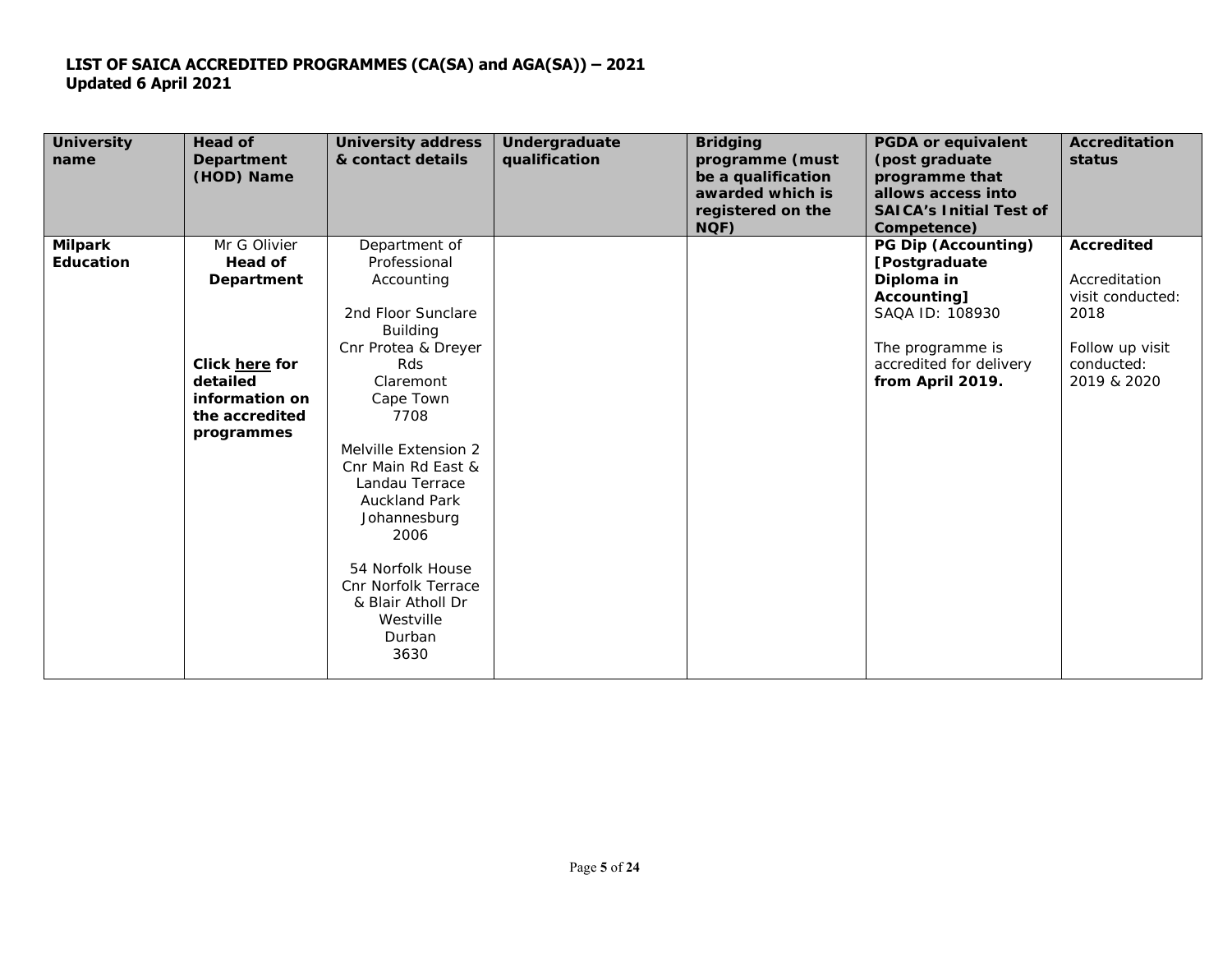| <b>University</b><br>name                     | <b>Head of</b><br><b>Department</b><br>(HOD) Name                                                                                | <b>University address</b><br>& contact details                                                                                              | Undergraduate<br>qualification                                                                                                                                                                                                                                                                                                                       | <b>Bridging</b><br>programme (must<br>be a qualification<br>awarded which is<br>registered on the<br>NQF)                                   | <b>PGDA or equivalent</b><br>(post graduate<br>programme that<br>allows access into<br><b>SAICA's Initial Test of</b><br>Competence)                                                                 | Accreditation<br>status                                                                                                                                         |
|-----------------------------------------------|----------------------------------------------------------------------------------------------------------------------------------|---------------------------------------------------------------------------------------------------------------------------------------------|------------------------------------------------------------------------------------------------------------------------------------------------------------------------------------------------------------------------------------------------------------------------------------------------------------------------------------------------------|---------------------------------------------------------------------------------------------------------------------------------------------|------------------------------------------------------------------------------------------------------------------------------------------------------------------------------------------------------|-----------------------------------------------------------------------------------------------------------------------------------------------------------------|
| <b>Nelson</b><br>Mandela<br><b>University</b> | Prof A Singleton<br>Head of<br><b>Department</b><br>Click here for<br>detailed<br>information on<br>the accredited<br>programmes | Department of<br><b>Accounting Sciences</b><br>Nelson Mandela<br>University<br>Tel: 041 504 2447<br>P O Box 77000<br>PORT ELIZABETH<br>6031 | B Com (Accounting)*<br>[Bachelor of Commerce<br>(Accounting)]<br>(40103, 45003, 45003)<br>SAQA ID: 87057<br>* Previously B Com<br>(Accounting) revision<br>effective for degrees<br>completed in 2007;<br>Previously B Com<br>(Accounting for<br><b>Chartered Accountants)</b><br>2008 to 2018                                                       | PGDA*<br>[Postgraduate Diploma<br>in Accountancy]<br>(40710)<br>SAQA ID: 90906<br>*The programme is<br>accredited for delivery<br>from 2013 | <b>PGDA</b><br>[Postgraduate Diploma<br>in Accounting]*<br>(40701)<br>SAQA ID: 115399<br>* Offered from 2017<br><b>B Com Hons</b><br>(Accounting)<br>[Bachelor of Commerce]<br>Honours (Accounting)] | 1: Meets<br>expectations<br>Full monitoring<br>visit conducted:<br>2009, 2014 &<br>2019<br>Follow up visit<br>conducted:<br>2011, 2013,<br>2016, 2018 &<br>2020 |
|                                               |                                                                                                                                  |                                                                                                                                             | <b>B Com (Accounting</b><br>Science) **<br>[Bachelor of Commerce<br>in Accounting Science<br>(Economics and Business<br>Management) (42301,<br>42211<br>(Computer Science and<br>Information Systems)<br>(42303; 42213);<br>(Law) (42302, 42212)]<br>SAQA ID: 91998<br>(CA/R modules only)<br>** previously BCom<br>(Rationum), offered till<br>2018 |                                                                                                                                             |                                                                                                                                                                                                      |                                                                                                                                                                 |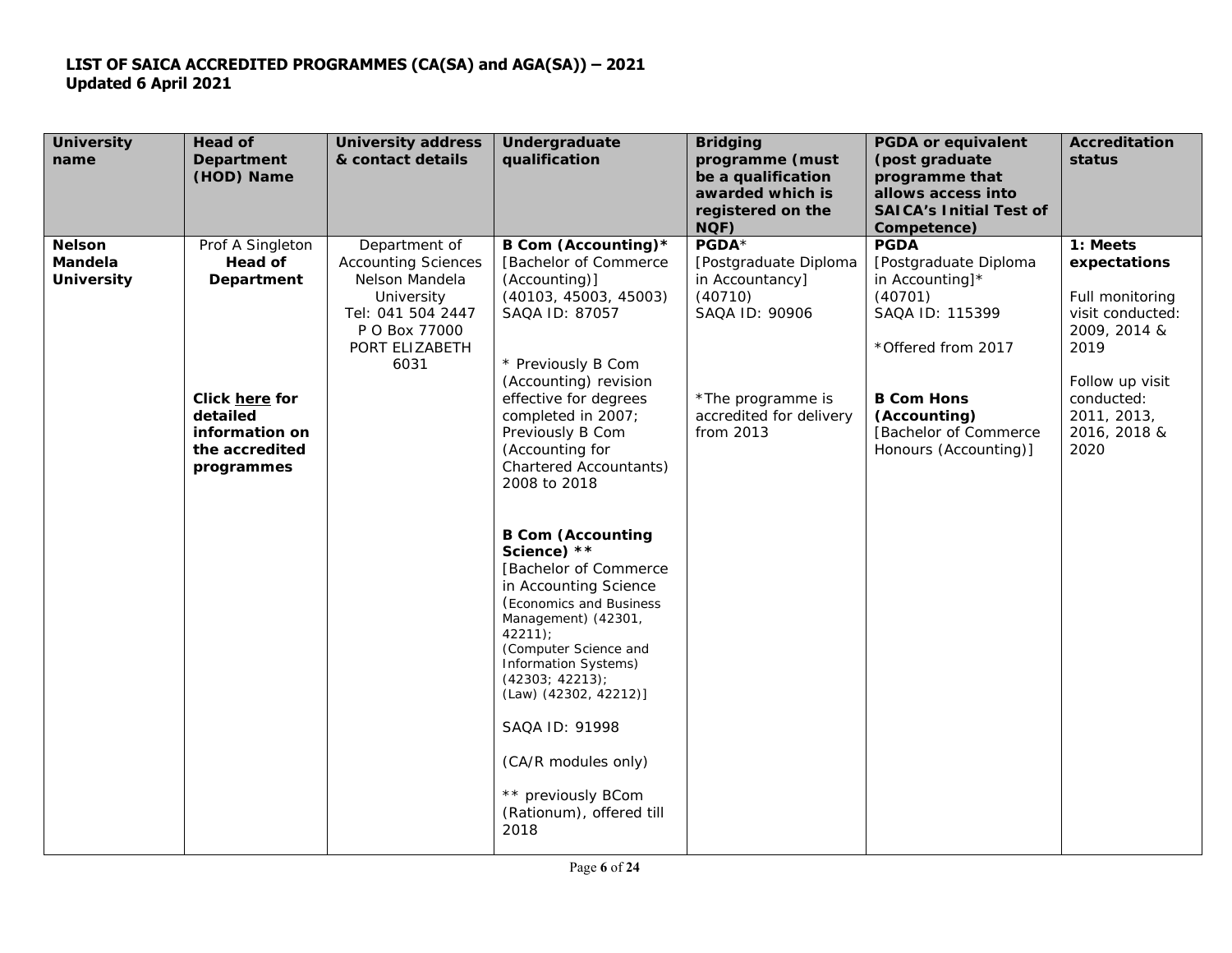|                                 |                                                                                                                                                |                                                                                                                                                                    | For information on the<br>programme offerings<br>under the Bachelor of<br>Commerce in Accounting<br>Science, please refer to<br>the NMU website link.                                                                                                                                                                                                                                                                                                                                                                                                  |                                                                                                                                                                                                             |                                                                                                                                                                                                                                                                              |                                                                                                                                                                       |
|---------------------------------|------------------------------------------------------------------------------------------------------------------------------------------------|--------------------------------------------------------------------------------------------------------------------------------------------------------------------|--------------------------------------------------------------------------------------------------------------------------------------------------------------------------------------------------------------------------------------------------------------------------------------------------------------------------------------------------------------------------------------------------------------------------------------------------------------------------------------------------------------------------------------------------------|-------------------------------------------------------------------------------------------------------------------------------------------------------------------------------------------------------------|------------------------------------------------------------------------------------------------------------------------------------------------------------------------------------------------------------------------------------------------------------------------------|-----------------------------------------------------------------------------------------------------------------------------------------------------------------------|
| North-West<br><b>University</b> | Prof N van der<br>Merwe<br>Coordinating<br>Programme<br>Leader<br>Click here for<br>detailed<br>information on<br>the accredited<br>programmes | School of Accounting<br><b>Sciences</b><br>North-West<br>University<br>Tel: 018 299 1459<br>Fax: 086 629 6380<br>Private Bag X6001<br><b>POTCHEFSTROOM</b><br>2520 | <b>B Com (Chartered</b><br>Accountancy)<br>[Bachelor of Commerce<br>(Chartered<br>Accountancy)]<br>SAQA ID: TBA<br>This qualification was<br>submitted as a category<br>A application for HEQSF<br>alignment. Registration<br>with SAQA is therefore<br>in process.<br><b>B Com (Forensic</b><br>Accountancy)*<br>[Bachelor of Commerce]<br>(Forensic Accountancy)]<br>SAQA ID: 100947<br>* The candidate must be<br>in possession of a letter<br>from the HOD stating<br>that the relevant<br>additional subjects<br>required have been<br>completed. | <b>B Com Hons</b><br>(Financial<br>Accountancy)<br>[Bachelor of<br><b>Commerce Honours</b><br>(Financial<br>Accountancy)]*<br>SAQA ID: 100908<br>*The programme is<br>accredited for delivery<br>from 2014. | <b>PGDA</b><br>[Postgraduate Diploma<br>in Accountancy]<br>SAQA ID: 102204<br>The programme is<br>accredited for delivery<br>from 2020<br><b>B Com Hons</b><br>(Chartered<br>Accountancy)<br>[Bachelor of Commerce<br>Honours (Chartered<br>Accountancy)]<br>SAQA ID: 100907 | 1: Meets<br>expectations<br>Full monitoring<br>visit conducted:<br>2006, 2012 &<br>2017<br>Follow up visit<br>conducted:<br>2007, 2008,<br>2009, 2010,<br>2014 & 2019 |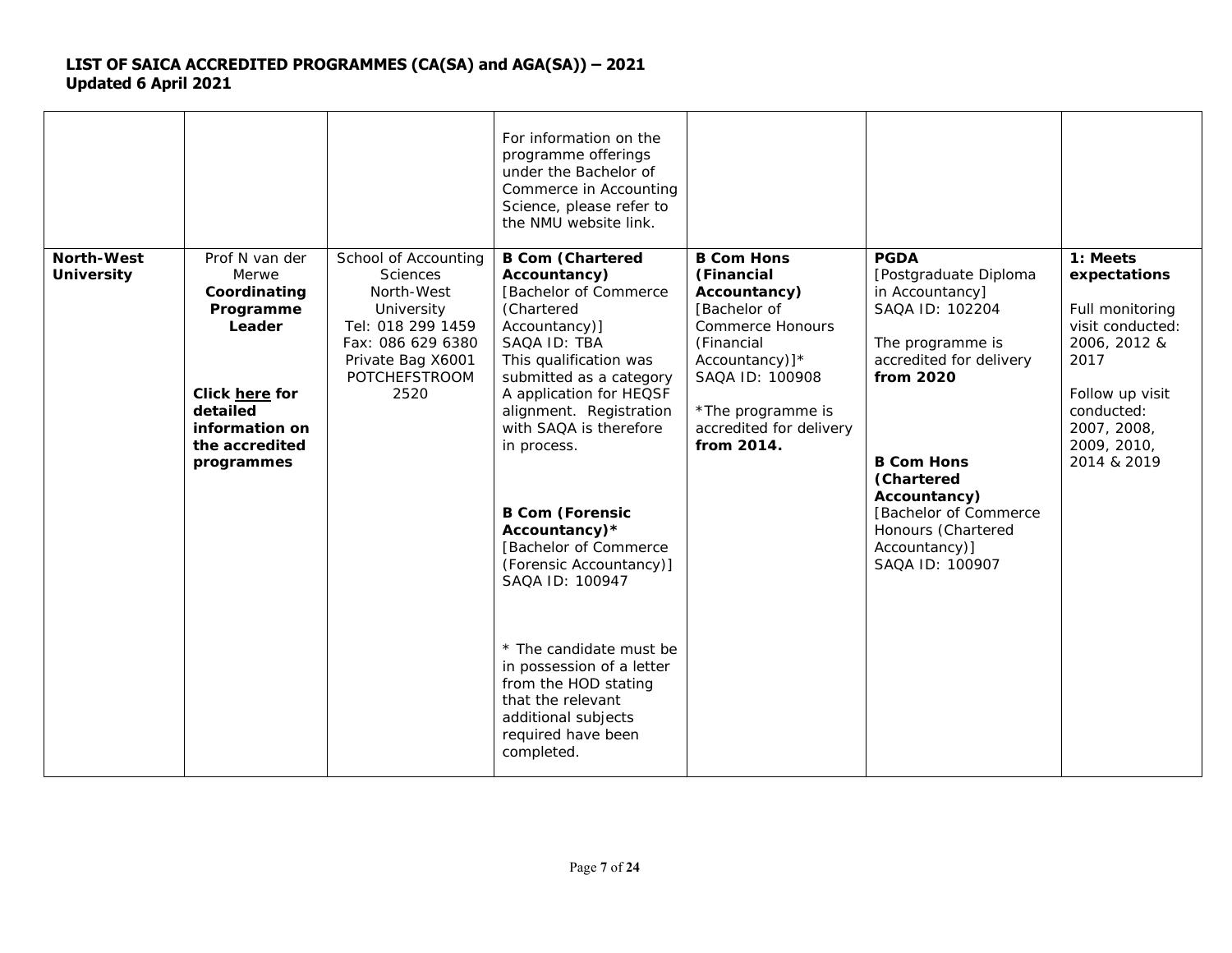| <b>University</b><br>name                  | <b>Head of</b><br><b>Department</b><br>(HOD) Name                                                                             | <b>University address</b><br>& contact details                                                                           | Undergraduate<br>qualification                                                                                                                                                                                                                                                                          | <b>Bridging</b><br>programme (must<br>be a qualification<br>awarded which is<br>registered on the<br>NQF) | <b>PGDA or equivalent</b><br>(post graduate<br>programme that<br>allows access into<br><b>SAICA's Initial Test of</b><br>Competence)                                                                                                                                                                | <b>Accreditation</b><br>status                                                                                                                                  |
|--------------------------------------------|-------------------------------------------------------------------------------------------------------------------------------|--------------------------------------------------------------------------------------------------------------------------|---------------------------------------------------------------------------------------------------------------------------------------------------------------------------------------------------------------------------------------------------------------------------------------------------------|-----------------------------------------------------------------------------------------------------------|-----------------------------------------------------------------------------------------------------------------------------------------------------------------------------------------------------------------------------------------------------------------------------------------------------|-----------------------------------------------------------------------------------------------------------------------------------------------------------------|
| Regent<br><b>Business</b><br><b>School</b> | Prof P Stegen<br>Head of<br><b>Department</b><br>Click here for<br>detailed<br>information on<br>the accredited<br>programmes | Department of<br>Accounting<br>Tel: 031 304 4626<br>P.O. Box 10686<br><b>MARINE PARADE</b><br>14056                      |                                                                                                                                                                                                                                                                                                         |                                                                                                           | <b>PGDA</b><br>[Postgraduate Diploma<br>in Accounting]<br>SAQA ID: 101977<br>The programme is<br>accredited for delivery<br>from 2020                                                                                                                                                               | <b>Accredited</b><br>Accreditation<br>visit conducted:<br>2019<br>Follow up visit<br>conducted: 2020                                                            |
| <b>Rhodes</b><br><b>University</b>         | Prof K Maree<br>Head of<br><b>Department</b><br>Click here for<br>detailed<br>information on<br>the accredited<br>programmes  | Department of<br>Accounting<br><b>Rhodes University</b><br>Tel: 046 603 7624<br>P O Box 94<br><b>GRAHAMSTOWN</b><br>6140 | B Com*<br>[Bachelor of Commerce]<br>SAQA ID: 15147<br>* The candidate must<br>have passed and<br>completed the<br><b>Accounting Curriculum</b><br>with the following<br>subjects:<br>- Accounting 3 (4101300)<br>- Auditing 3 (4102100)<br>- Taxation 3 (4104100)<br>- Man Acc & Finance 3<br>(4108300) |                                                                                                           | <b>PGDA</b><br>[Postgraduate Diploma<br>in Accounting]<br>SAQA ID: 19448<br><b>B Com Hons (Financial</b><br>Accounting)<br>[Bachelor of Commerce]<br>Honours (Financial<br>Accounting)]<br>SAQA ID: 8001<br>B Acc (4 yr degree) $*$<br>[Bachelor of Accounting]<br>* The last intake was in<br>2006 | 1: Meets<br>expectations<br>Full monitoring<br>visit conducted:<br>2008, 2013 &<br>2018<br>Follow up visit<br>conducted:<br>2009, 2010,<br>2011, 2015 &<br>2019 |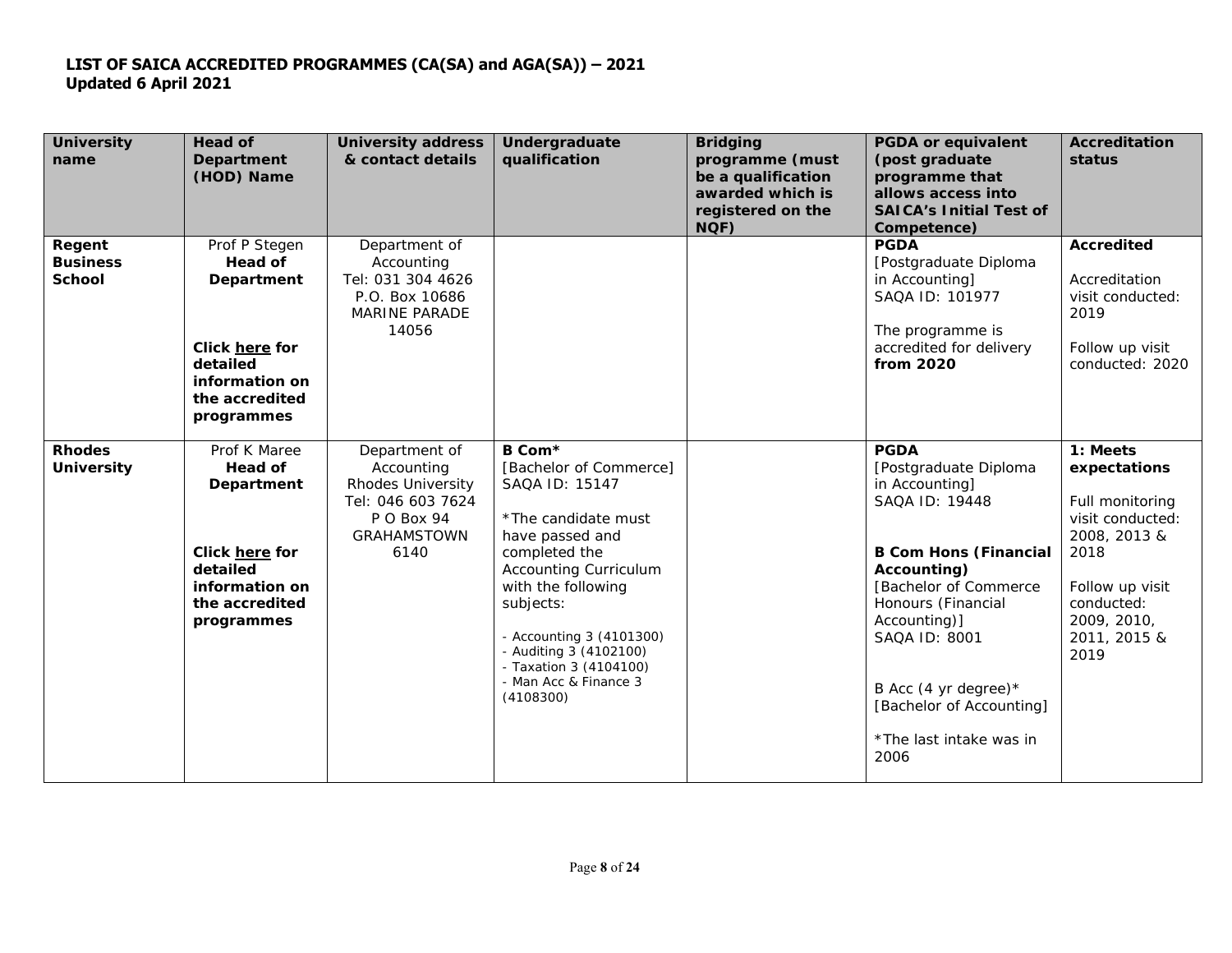| <b>University</b><br>name         | <b>Head of</b><br><b>Department</b><br>(HOD) Name                                                                            | <b>University address</b><br>& contact details                                                                                     | Undergraduate<br>qualification                                                                                                                                                                                                                                                                                                                     | <b>Bridging</b><br>programme (must<br>be a qualification<br>awarded which is<br>registered on the<br>NQF)                                                                                                                                                                             | <b>PGDA or equivalent</b><br>(post graduate<br>programme that<br>allows access into<br><b>SAICA's Initial Test of</b><br>Competence)                                                                                                           | Accreditation<br>status                                                                                                                                                              |
|-----------------------------------|------------------------------------------------------------------------------------------------------------------------------|------------------------------------------------------------------------------------------------------------------------------------|----------------------------------------------------------------------------------------------------------------------------------------------------------------------------------------------------------------------------------------------------------------------------------------------------------------------------------------------------|---------------------------------------------------------------------------------------------------------------------------------------------------------------------------------------------------------------------------------------------------------------------------------------|------------------------------------------------------------------------------------------------------------------------------------------------------------------------------------------------------------------------------------------------|--------------------------------------------------------------------------------------------------------------------------------------------------------------------------------------|
| University of<br><b>Cape Town</b> | Ass Prof J Kew<br>Head of<br>College<br>Click here for<br>detailed<br>information on<br>the accredited<br>programmes         | College of<br>Accounting<br>University of Cape<br>Town<br>Tel: 021 650 2293<br>Private Bag<br><b>RONDEBOSCH</b><br>7700            | <b>B Com Financial</b><br>Accounting<br>(CA stream)<br>[Bachelor of Commerce<br><b>Financial Accounting</b><br>(Chartered Accountancy<br>Stream)]<br>(SAQA ID number still<br>awaited)<br><b>B Bus Sci Finance (CA</b><br>stream)<br>[Bachelor in Business]<br>Science Finance<br>(Accounting) (Chartered<br>Accountancy Stream)]<br>SAQA ID: 4403 | Advanced Diploma in<br>Accounting*<br>* No longer offered<br>from 2017<br>Prior to 2015 named:<br>Postgraduate Diploma<br>in Management<br>(Accounting<br>conversion)<br>Postgraduate Diploma<br>in Management<br>(Financial<br>Accounting) $**$<br>** No longer offered<br>from 2009 | <b>PGDA</b><br>[Postgraduate Diploma<br>in Accounting]<br>SAQA ID: 5191<br><b>B Com Hons</b><br>(Accounting)<br>[Bachelor of Commerce<br>Honours (Accounting)]*<br>SAQA ID: 5009<br>*The programme is<br>accredited for delivery<br>from 2015. | 1: Meets<br>expectations<br>Full monitoring<br>visit conducted:<br>2009, 2015 &<br>2019<br>Follow up visit<br>conducted:<br>2011, 2013 &<br>2017                                     |
| University of<br><b>Fort Hare</b> | Mrs W<br>Terblanche<br>Head of<br>Department<br>Click here for<br>detailed<br>information on<br>the accredited<br>programmes | Department of<br>Accounting<br>University of Fort<br>Hare<br>Tel: 043 704 7122<br>Private Bag X 7426<br><b>EAST LONDON</b><br>5201 | <b>B Com (Accounting)</b><br>[Bachelor of Commerce<br>(Accounting)]<br>3 year Programme<br>(60001)<br>SAQA ID: 17394<br><b>B Com (Accounting)</b><br>[Bachelor of Commerce]<br>(Accounting)]<br>4 year Programme<br>(60006)<br>SAQA ID: 17394                                                                                                      | Advanced Diploma in<br>Accounting*<br>SAQA ID: 116274<br>*Prior to 2013 named:<br>Postgraduate Diploma<br>in Accounting<br>(PGDA) (Preliminary)                                                                                                                                       | <b>PGDA</b><br>[Postgraduate Diploma<br>in Accounting]<br>SAQA ID: 115390                                                                                                                                                                      | 1: Meets<br>expectations<br>Full monitoring<br>visit conducted:<br>2006, 2011 &<br>2016<br>Follow up visit<br>conducted:<br>2007, 2008,<br>2009, 2010,<br>2013, 2014,<br>2018 & 2020 |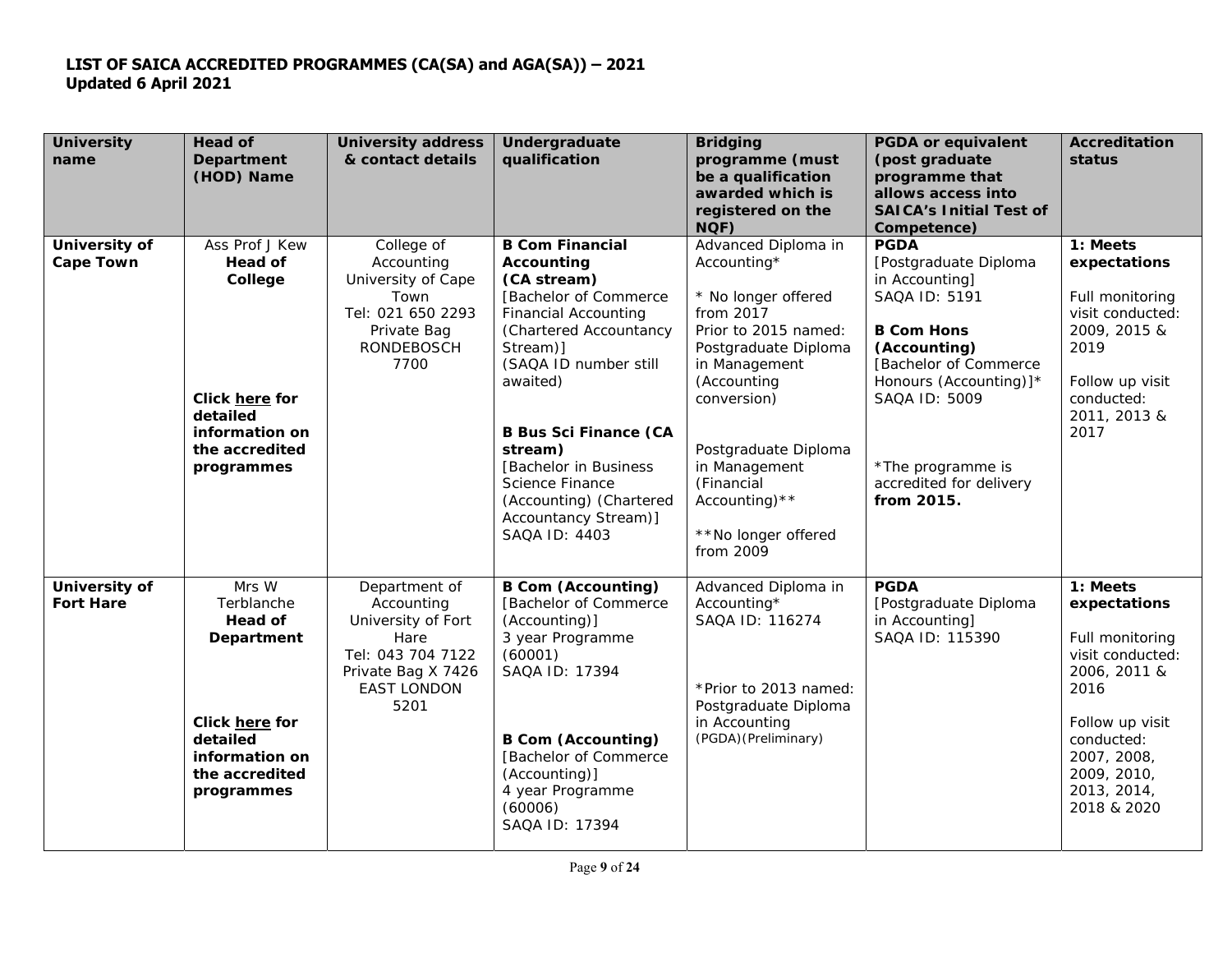| <b>University</b><br>name       | <b>Head of</b><br><b>Department</b><br>(HOD) Name                                                                                         | <b>University address</b><br>& contact details                                                                                                                | Undergraduate<br>qualification                                                                                                                                                                                                                                                                                                                                                                                                     | <b>Bridging</b><br>programme (must<br>be a qualification<br>awarded which is<br>registered on the<br>NQF)                                                                                                                                                                                                                                                                                                                                                                                                                                                                                                          | <b>PGDA or equivalent</b><br>(post graduate<br>programme that<br>allows access into<br><b>SAICA's Initial Test of</b><br>Competence)                                                                                                                                                                                                                                                                                                     | Accreditation<br>status                                                                                                                                |
|---------------------------------|-------------------------------------------------------------------------------------------------------------------------------------------|---------------------------------------------------------------------------------------------------------------------------------------------------------------|------------------------------------------------------------------------------------------------------------------------------------------------------------------------------------------------------------------------------------------------------------------------------------------------------------------------------------------------------------------------------------------------------------------------------------|--------------------------------------------------------------------------------------------------------------------------------------------------------------------------------------------------------------------------------------------------------------------------------------------------------------------------------------------------------------------------------------------------------------------------------------------------------------------------------------------------------------------------------------------------------------------------------------------------------------------|------------------------------------------------------------------------------------------------------------------------------------------------------------------------------------------------------------------------------------------------------------------------------------------------------------------------------------------------------------------------------------------------------------------------------------------|--------------------------------------------------------------------------------------------------------------------------------------------------------|
| University of<br>the Free State | Prof FE Prinsloo<br>Director:<br>School of<br>Accountancy<br>Click here for<br>detailed<br>information on<br>the accredited<br>programmes | Faculty: Economic<br>and Management<br><b>Sciences</b><br>University of the<br>Free State<br>Tel: 051 401 2333<br>P.O. Box 339<br><b>BLOEMFONTEIN</b><br>9300 | <b>B</b> Acc<br>[Bachelor of Accounting]<br>SAQA ID: 16946<br>The candidate must<br>have passed and<br>completed the following<br>four year modules:<br>$-FINACC$<br>(EFIN3708)<br>- AUD<br>(EACG3708)<br>- MA & FM<br>(EMFM3708)<br>- TAX<br>(ETAX3708)<br>The candidate must<br>have passed with a<br>combined average of<br>58%, and with a<br>subminimum of 55% in<br>each module to proceed<br>to the B Acc Hons /<br>PGDipCA | <b>B Com Hons</b><br>(Accounting)<br>[Bachelor of<br><b>Commerce Honours</b><br>(Accounting)]<br>SAQA ID: 8519<br>Or<br>PGDip (GA)<br>[Postgraduate Diploma<br>(General<br>Accountancy)]<br>SAQA ID: 97843<br>The candidate must have<br>passed only the following<br>four year modules:<br>$-FINACC$<br>(EACC6808)/(EACC5808)<br>$-AUD$<br>(EAUD6808)/(EAUD5808)<br>$-MA & FM$<br>(EMAF6808)/(EMAF5808)<br>$-TAX$<br>(ETXN6808)/ETXN5808)<br>The candidate must have<br>passed with a combined<br>average of 58%, and<br>with a subminimum of<br>55% in each module to<br>proceed to the B Acc<br>Hons / PGDip CA | <b>B Acc Hons</b><br>[Bachelor of Accounting<br>Honours]<br>SAQA ID: 17470<br>Or<br>PGDip (CA)<br>[Postgraduate Diploma<br>(Chartered<br>Accountancy)]<br>SAQA ID: 97681<br>The candidate must have<br>passed and completed<br>the following four year<br>modules to access the<br>ITC:<br>- FIN ACC<br>(EFIN6808)/(EFIN5808)<br>- AUD<br>(EACG6808)/(EACG5808)<br>- MA & FM<br>(EMFM6808)/(EMFM5808)<br>$-TAX$<br>(ETAX6808)/(ETAX5808) | 1: Meets<br>expectations<br>Full monitoring<br>visit conducted:<br>2007, 2014 &<br>2020<br>Follow up visit<br>conducted:<br>2010, 2012,<br>2016 & 2018 |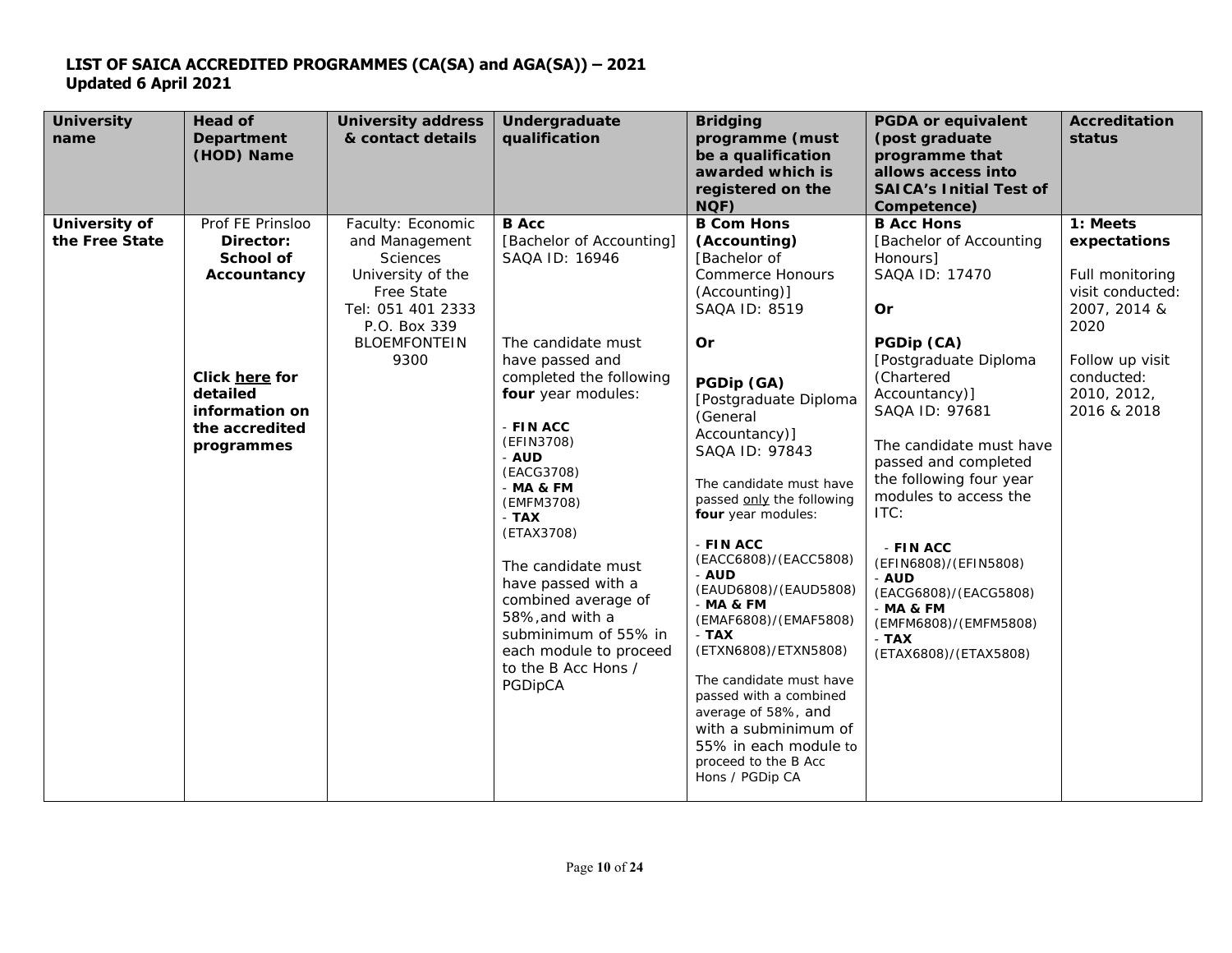| <b>University</b><br>name     | <b>Head of</b><br>Department<br>(HOD) Name                                   | <b>University address</b><br>& contact details                                                                            | Undergraduate<br>qualification                                                                                                                                                                                                                                                                 | <b>Bridging</b><br>programme (must<br>be a qualification<br>awarded which is<br>registered on the<br>NQF) | <b>PGDA or equivalent</b><br>(post graduate<br>programme that<br>allows access into<br><b>SAICA's Initial Test of</b><br>Competence)                                                                             | <b>Accreditation</b><br>status                                                                             |
|-------------------------------|------------------------------------------------------------------------------|---------------------------------------------------------------------------------------------------------------------------|------------------------------------------------------------------------------------------------------------------------------------------------------------------------------------------------------------------------------------------------------------------------------------------------|-----------------------------------------------------------------------------------------------------------|------------------------------------------------------------------------------------------------------------------------------------------------------------------------------------------------------------------|------------------------------------------------------------------------------------------------------------|
| University of<br>Johannesburg | Prof B Marx<br>Head of<br><b>Department</b>                                  | Department of<br>Accountancy<br>University of<br>Johannesburg<br>Tel: 011 559 3156<br>P O Box 524<br>AUCKLANDPARK<br>2008 | <b>B</b> Acc<br>[Bachelor of Accounting]<br>SAQA ID: 90622<br>Accreditation effective<br>from 2012, first intake<br>from 2012                                                                                                                                                                  | <b>BCTA</b><br>[Bridging Certificate in<br>the Theory of<br>Accounting]                                   | <b>PGDAS</b><br>[Postgraduate Diploma<br>in Accounting Science]*<br>SAQA ID: 102395<br>* Offered from 2017                                                                                                       | 1: Meets<br>expectations<br>Full monitoring<br>visit conducted:<br>2007, 2015 &<br>2020<br>Follow up visit |
|                               | Click here for<br>detailed<br>information on<br>the accredited<br>programmes |                                                                                                                           | <b>B Com (Accounting)</b><br>[Bachelor of Commerce<br>$(Accounting)]$ *<br>*Last intake in 2012 -<br>The candidate must<br>have passed and<br>completed the CA<br>stream Curriculum<br>with the following<br>subjects:<br>- Accounting 300<br>- FinMan 300<br>- Auditing 300<br>- Taxation 300 |                                                                                                           | <b>B Com Hons</b><br>(Accounting with<br>specialization in<br>Chartered<br>Accountancy)<br>[Bachelor of Commerce]<br>Honours (Accounting<br>with specialization in<br>Chartered Accountancy)]<br>SAQA ID: 111613 | conducted:<br>2010, 2012,<br>2014 & 2017                                                                   |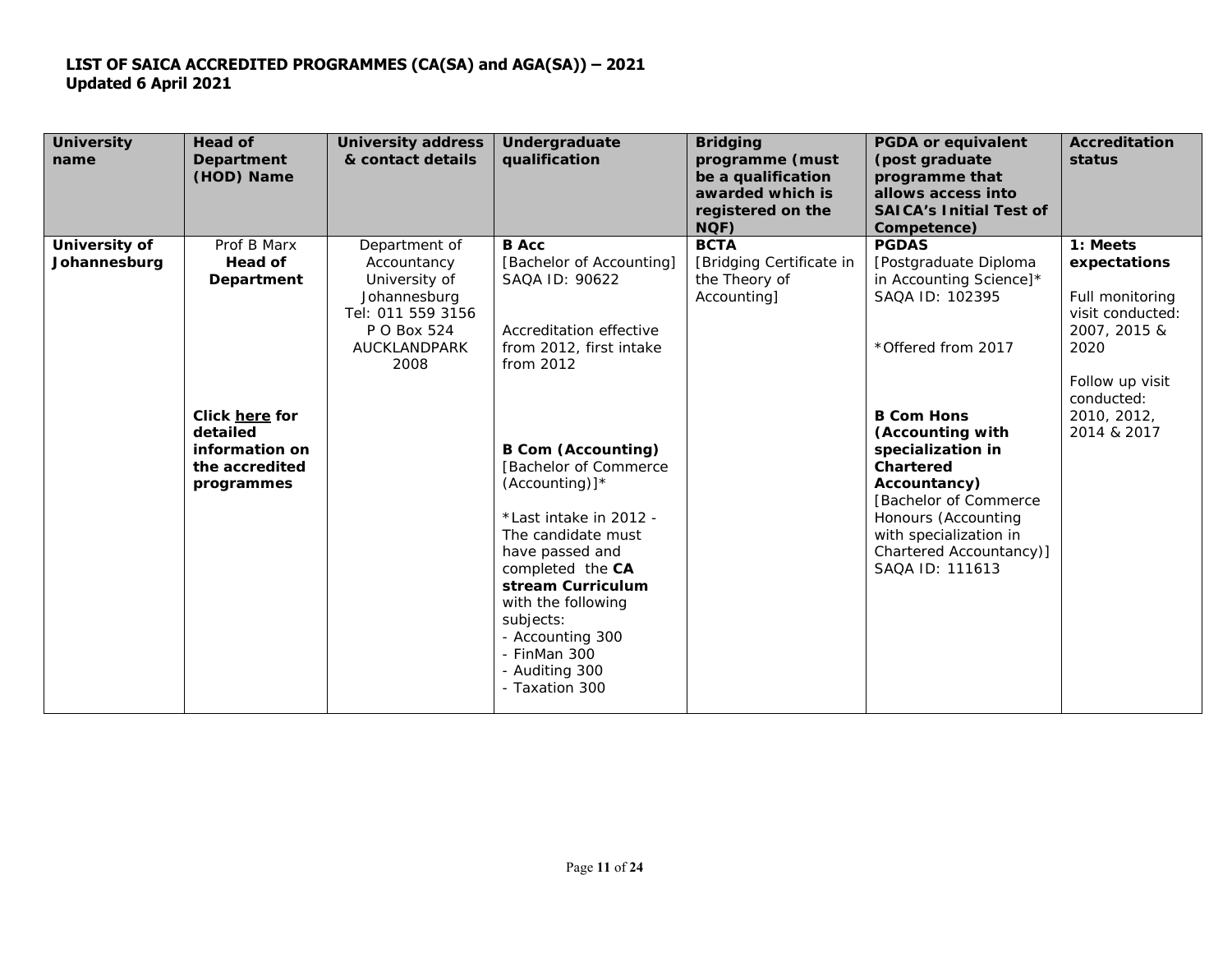| <b>University</b><br>name | Head of<br>Department<br>(HOD) Name | <b>University address</b><br>& contact details | Undergraduate<br>qualification | <b>Bridging</b><br>programme (must<br>be a qualification<br>awarded which is<br>registered on the<br>NQF) | <b>PGDA or equivalent</b><br>(post graduate<br>programme that<br>allows access into<br><b>SAICA's Initial Test of</b><br>Competence) | <b>Accreditation</b><br>status |
|---------------------------|-------------------------------------|------------------------------------------------|--------------------------------|-----------------------------------------------------------------------------------------------------------|--------------------------------------------------------------------------------------------------------------------------------------|--------------------------------|
| University of             | Dr S Pillay                         | School of Accounting                           | B Com (Accounting)*            |                                                                                                           | <b>PGDA</b>                                                                                                                          | 1: Meets                       |
| KwaZulu-Natal             | Coordinator of                      | University of                                  | [Bachelor of Commerce]         |                                                                                                           | [Postgraduate Diploma                                                                                                                | expectations                   |
|                           | Accounting                          | KwaZulu-Natal                                  | (Accounting)]                  |                                                                                                           | in Accounting]                                                                                                                       |                                |
|                           | <b>Programmes</b>                   | Tel: 031 260 2261                              | SAQA ID: 79009                 |                                                                                                           | SAQA ID: 72944                                                                                                                       | Full monitoring                |
|                           |                                     | Private Bag X54001                             |                                |                                                                                                           |                                                                                                                                      | visit conducted:               |
|                           |                                     | <b>DURBAN</b>                                  |                                |                                                                                                           | <b>B Com Hons</b>                                                                                                                    | 2006, 2011 &                   |
|                           |                                     | 4000                                           | * Pipeline students from       |                                                                                                           | (Accounting)                                                                                                                         | 2012                           |
|                           | <b>Click here for</b>               |                                                | the formerly merged            |                                                                                                           | [Bachelor of Commerce]                                                                                                               |                                |
|                           | detailed                            |                                                | institutions may have          |                                                                                                           | Honours (Accounting)]*                                                                                                               | Follow up visit                |
|                           | information on                      |                                                | differently named              |                                                                                                           |                                                                                                                                      | conducted:                     |
|                           | the accredited                      |                                                | qualifications                 |                                                                                                           | * The last intake was in                                                                                                             | 2007, 2008,                    |
|                           | programmes                          |                                                |                                |                                                                                                           | 2019                                                                                                                                 | 2009, 2010,                    |
|                           |                                     |                                                |                                |                                                                                                           |                                                                                                                                      | 2013, 2014,                    |
|                           |                                     |                                                |                                |                                                                                                           |                                                                                                                                      | 2015, 2018 &                   |
|                           |                                     |                                                |                                |                                                                                                           |                                                                                                                                      | 2020                           |
|                           |                                     |                                                |                                |                                                                                                           |                                                                                                                                      |                                |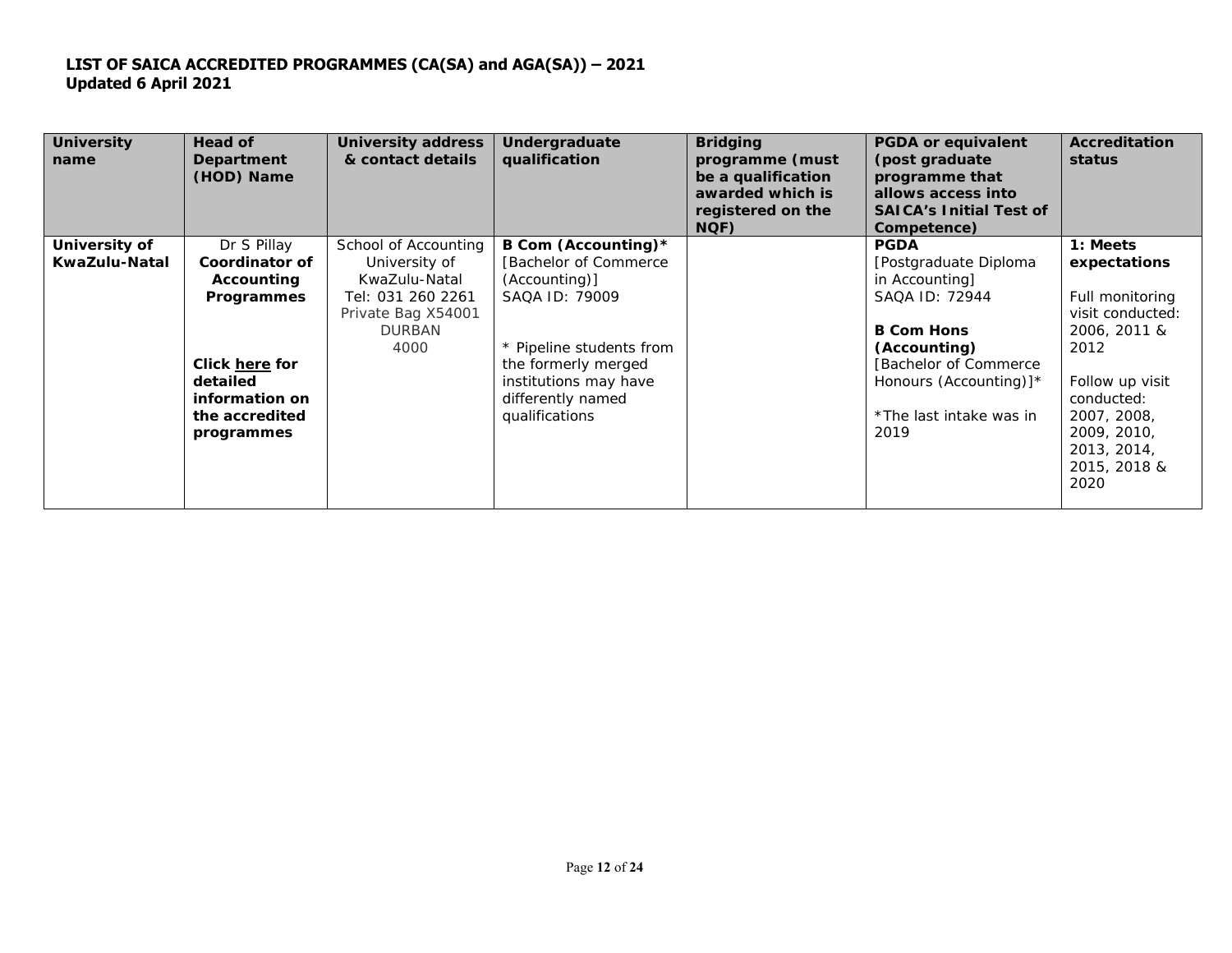| <b>University</b><br>name | <b>Head of</b><br><b>Department</b><br>(HOD) Name                                                                                                           | <b>University address</b><br>& contact details                                                                    | Undergraduate<br>qualification                                                                                                                                                                                             | <b>Bridging</b><br>programme (must<br>be a qualification<br>awarded which is<br>registered on the<br>NQF)                                                                                                                                                                                                                                                                                                                                                                                                                                           | <b>PGDA or equivalent</b><br>(post graduate<br>programme that<br>allows access into<br><b>SAICA's Initial Test of</b><br>Competence)                                                                                                    | <b>Accreditation</b><br>status                                                                                                                                                                                                                                                                                       |
|---------------------------|-------------------------------------------------------------------------------------------------------------------------------------------------------------|-------------------------------------------------------------------------------------------------------------------|----------------------------------------------------------------------------------------------------------------------------------------------------------------------------------------------------------------------------|-----------------------------------------------------------------------------------------------------------------------------------------------------------------------------------------------------------------------------------------------------------------------------------------------------------------------------------------------------------------------------------------------------------------------------------------------------------------------------------------------------------------------------------------------------|-----------------------------------------------------------------------------------------------------------------------------------------------------------------------------------------------------------------------------------------|----------------------------------------------------------------------------------------------------------------------------------------------------------------------------------------------------------------------------------------------------------------------------------------------------------------------|
| University of<br>Limpopo  | Prof. MS Tayob<br><b>Acting Director</b><br><b>School of</b><br>Accountancy<br>Click here for<br>detailed<br>information on<br>the accredited<br>programmes | School of<br>Accountancy<br>University of<br>Limpopo<br>Tel: 015 268 3232<br>Private Bag X1106<br>SOVENGA<br>0727 | <b>BAcc</b><br>[Bachelor of<br>Accountancy]<br>SAQA ID: 79144<br>The effective date of<br>accreditation will apply<br>to all students who<br>complete and<br>graduate at the end of<br>the 2014 academic<br>year or later. | <b>B Com Hons</b><br>(Accountancy)<br>[Bridging Certificate]<br>Theory in Accountancy<br>(Bachelor of<br>Commerce Honours in<br>Accountancy)] * SAQA<br>ID: 102806<br>The candidate must<br>have passed and<br>completed the <b>BCTA</b><br>stream. [NOT Public<br>Finance]<br>* Prior to 2018<br>named:<br><b>BCTA</b><br>[Bridging Certificate<br>in the Theory of<br>Accounting] $**$<br>** The BCTA effective<br>date of accreditation<br>applies to students who<br>completed and graduated<br>at the end of the 2016 or<br>2017 academic year | <b>PGDA</b><br>[Post Graduate Diploma<br>in Accountancy]<br>SAQA ID: 98917<br>The effective date of<br>accreditation will apply<br>to all students who<br>complete and<br>graduate at the end of<br>the 2017 academic<br>year or later. | Undergraduate<br>qualification<br>1: Meets<br>expectations<br><b>Bridging</b><br>programme<br>2: Needs<br>improvement<br><b>PGDA or</b><br>equivalent<br>2: Needs<br>improvement<br>Full monitoring<br>visit conducted:<br>2011, 2015,<br>2016 & 2018<br>Follow up visit<br>conducted:<br>2012, 2014,<br>2017 & 2020 |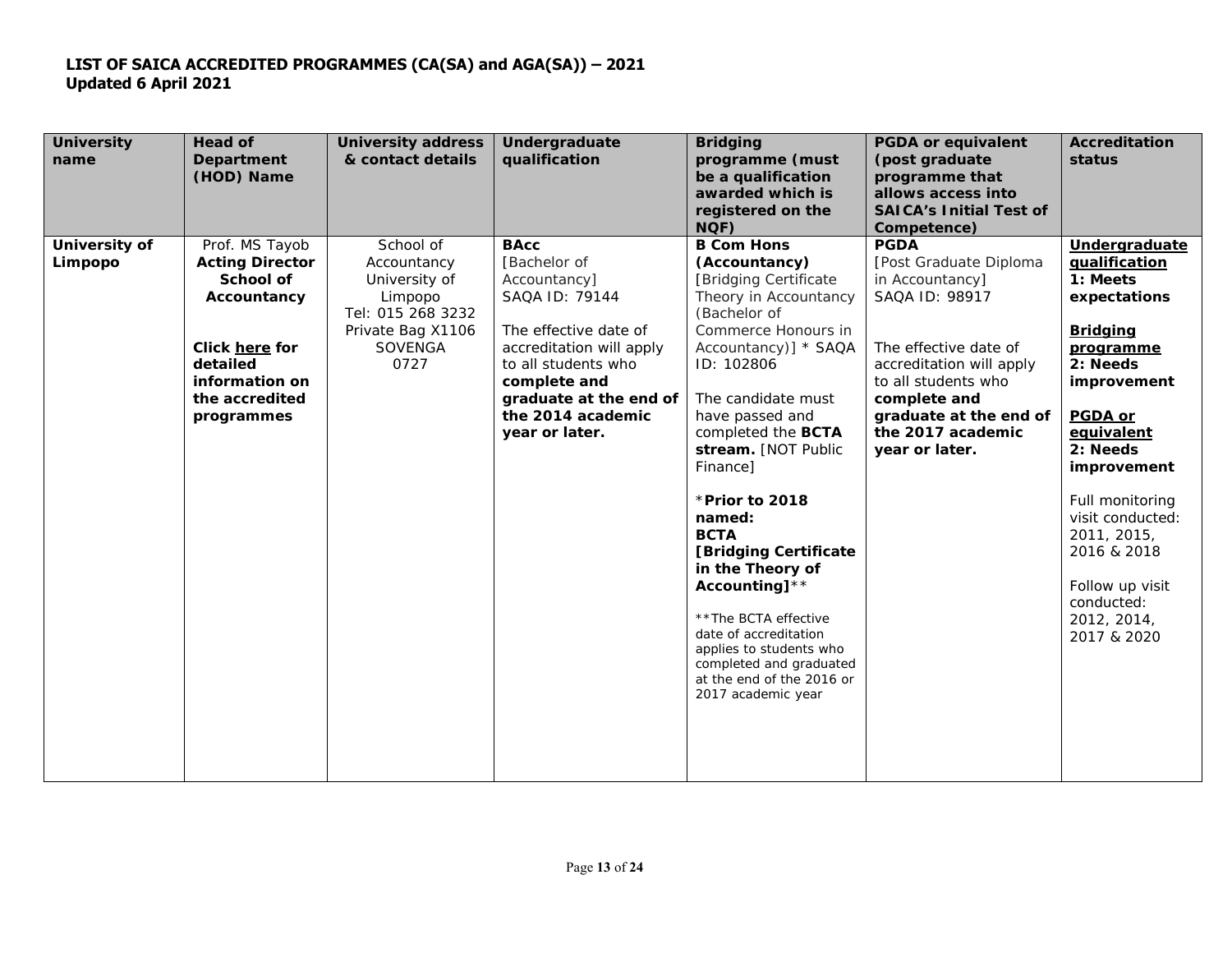| <b>University</b><br>name      | <b>Head of</b><br><b>Department</b><br>(HOD) Name | <b>University address</b><br>& contact details                                                                                                                    | <b>Undergraduate</b><br>qualification                                                                                                                                                                                                                                                                                                                                                                                                                                                                                           | <b>Bridging</b><br>programme (must<br>be a qualification<br>awarded which is<br>registered on the<br>NQF)                                                                                                                                                                       | <b>PGDA or equivalent</b><br>(post graduate<br>programme that<br>allows access into<br><b>SAICA's Initial Test of</b><br>Competence)                                                                                                                                                                                                                                                                                                                                                                                                                     | <b>Accreditation</b><br>status                                                                                                                                                    |
|--------------------------------|---------------------------------------------------|-------------------------------------------------------------------------------------------------------------------------------------------------------------------|---------------------------------------------------------------------------------------------------------------------------------------------------------------------------------------------------------------------------------------------------------------------------------------------------------------------------------------------------------------------------------------------------------------------------------------------------------------------------------------------------------------------------------|---------------------------------------------------------------------------------------------------------------------------------------------------------------------------------------------------------------------------------------------------------------------------------|----------------------------------------------------------------------------------------------------------------------------------------------------------------------------------------------------------------------------------------------------------------------------------------------------------------------------------------------------------------------------------------------------------------------------------------------------------------------------------------------------------------------------------------------------------|-----------------------------------------------------------------------------------------------------------------------------------------------------------------------------------|
| University of                  | Ms M Gandela                                      | College of                                                                                                                                                        | From 2012:                                                                                                                                                                                                                                                                                                                                                                                                                                                                                                                      | 2014:                                                                                                                                                                                                                                                                           | From 2012:                                                                                                                                                                                                                                                                                                                                                                                                                                                                                                                                               | 1: Meets                                                                                                                                                                          |
| <b>South Africa</b><br>(UNISA) | Deputy<br><b>Executive Dean</b>                   | <b>Accounting Sciences</b><br>University of South<br>Africa (UNISA)<br>Tel: 012 429 2778<br>P O Box 392<br><b>PRETORIA</b><br>0003<br>Website:<br>www.unisa.ac.za | <b>BCompt (Financial</b><br>Accounting) (98302)<br>[Bachelor of Accounting<br>Sciences in Financial<br>Accounting]<br>SAQA ID: 101110<br>[NOT Internal audit and<br>Management Accounting<br>and Taxation]<br>From August 2015:<br><b>BCompt (Financial</b><br>Accounting)<br>(Foundation Stream)<br>$(98332 - FAC)$<br>[Bachelor of Accounting<br>Sciences in Financial<br>Accounting (Foundation<br>Stream)]<br>SAQA ID: 101110<br>$2011 - 2017$ :<br>*BCompt (0202X)<br>[Bachelor of Accounting<br>Science]<br>SAQA ID: 5535 | Adv.Dip.<br>(Accounting<br>Sciences)<br>(98230)<br>[Advanced Diploma in<br><b>Accounting Sciences]</b><br>SAQA ID: 90559<br>2013:<br>Ten undergraduate<br>non degree<br>purposes modules<br>will serve as<br>bridging modules<br>until the Advanced<br>Diploma is<br>introduced | CTA (Level 1)<br>(98231):<br>[Postgraduate Diploma<br>in Accounting Sciences]<br>SAQA ID: 90912<br>And<br>CTA (Level 2)<br>$(98255)$ :<br>[Postgraduate Diploma<br>in Applied Accounting<br>Sciences]<br>SAQA ID: 85107<br>Only students who<br>passed all five required<br>modules in one academic<br>year (including the<br>supplementary exam)<br>and have therefore<br>obtained the Certificate<br>in the Theory of<br>Accounting (CTA), will be<br>eligible to write SAICA's<br>ITC.<br>2011 - 2013:<br>Hons BCompt (04642)<br>(Offered until 2013, | expectations<br>Full monitoring<br>visit conducted:<br>2007, 2011,<br>2012, 2017 &<br>2018<br>Follow up visit<br>conducted:<br>2008, 2009,<br>2010, 2013,<br>2014, 2016 &<br>2019 |
|                                |                                                   |                                                                                                                                                                   | (SAQA last date for<br>enrolment 2017/10/20;                                                                                                                                                                                                                                                                                                                                                                                                                                                                                    |                                                                                                                                                                                                                                                                                 | ONLY for students<br>previously registered for                                                                                                                                                                                                                                                                                                                                                                                                                                                                                                           |                                                                                                                                                                                   |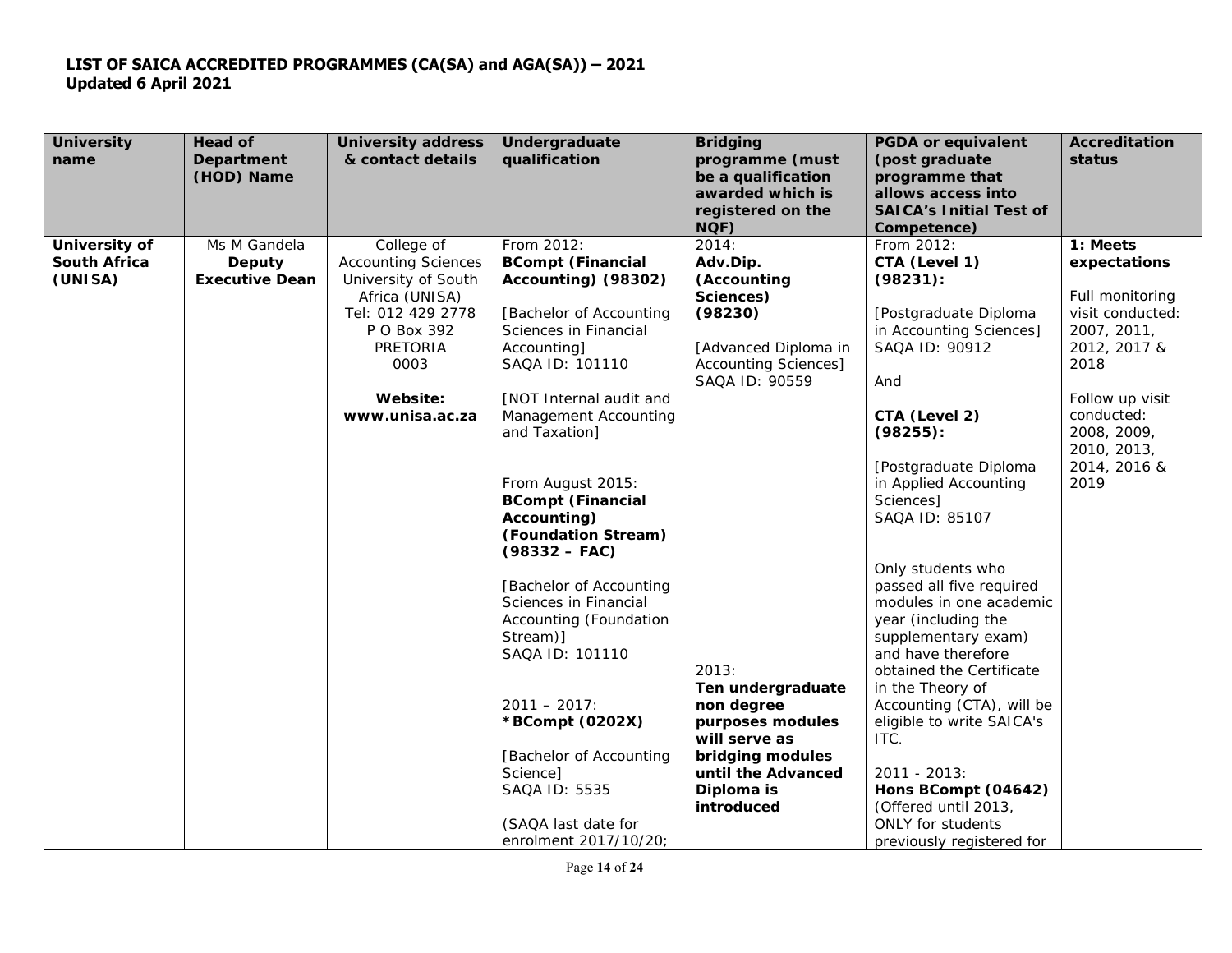| SAQA last date for<br>achievement<br>2022/10/20)                                                                                                              | this programme) |
|---------------------------------------------------------------------------------------------------------------------------------------------------------------|-----------------|
| * (teach out till 2017,<br>accredited ONLY for<br>students previously<br>registered for this<br>programme)<br>Pre-2009 NQF Level: 6<br>Post-2009 NQF Level: 7 |                 |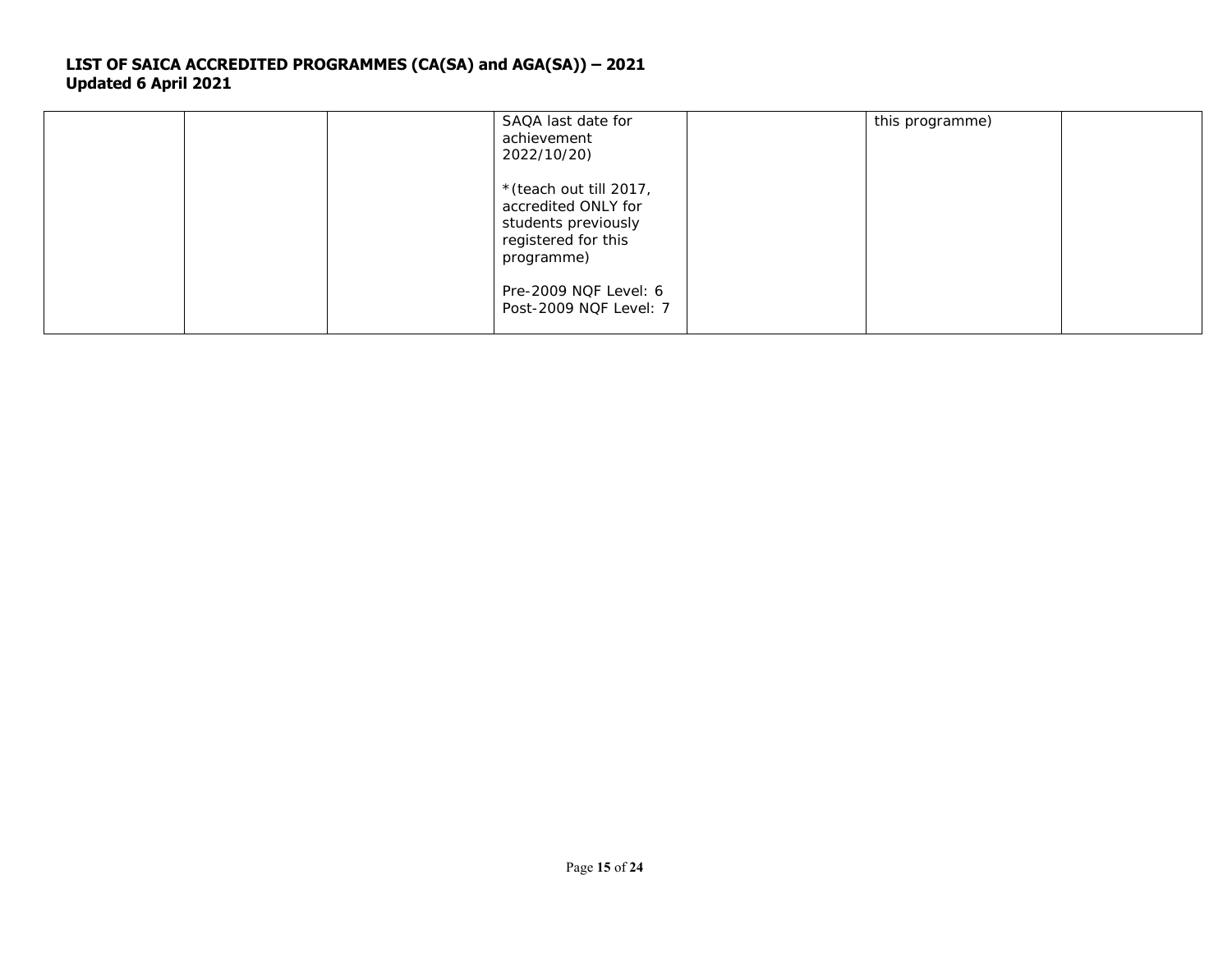| <b>University</b><br>name            | <b>Head of</b><br><b>Department</b><br>(HOD) Name                                                                                                                                                                                         | <b>University address</b><br>& contact details                                                                                                                                                                                                  | Undergraduate<br>qualification                                                                                                                   | <b>Bridging</b><br>programme (must<br>be a qualification<br>awarded which is<br>registered on the<br>NQF) | <b>PGDA or equivalent</b><br>(post graduate<br>programme that<br>allows access into<br><b>SAICA's Initial Test of</b><br>Competence)                                                        | <b>Accreditation</b><br>status                                                                                                                         |
|--------------------------------------|-------------------------------------------------------------------------------------------------------------------------------------------------------------------------------------------------------------------------------------------|-------------------------------------------------------------------------------------------------------------------------------------------------------------------------------------------------------------------------------------------------|--------------------------------------------------------------------------------------------------------------------------------------------------|-----------------------------------------------------------------------------------------------------------|---------------------------------------------------------------------------------------------------------------------------------------------------------------------------------------------|--------------------------------------------------------------------------------------------------------------------------------------------------------|
| University of<br><b>Stellenbosch</b> | Prof SPJ von<br>Wielligh<br>Director of<br>School of<br>Accountancy<br>and Vice Dean:<br>Faculty:<br><b>Economic and</b><br>Management<br><b>Sciences</b><br>Click here for<br>detailed<br>information on<br>the accredited<br>programmes | School of<br>Accountancy<br>University of<br>Stellenbosch<br>Tel: 021 808 3428<br><b>STELLENBOSCH</b><br>7600                                                                                                                                   | <b>BAcc</b><br>[Bachelor of Accounting]<br>SAQA ID: 7387<br><b>BAccLLB</b><br>[Bachelor of Accounting<br>and Bachelor of Laws]<br>SAQA ID: 15369 |                                                                                                           | <b>BAccHons</b><br>[Bachelor of Accounting<br>Honours]<br>SAQA ID: 109822<br><b>PGDip (Accounting)</b><br>Postgraduate Diploma in<br>Accounting*<br>SAQA ID: 112688<br>* Offered from 2021  | 1: Meets<br>expectations<br>Full monitoring<br>visit conducted:<br>2008, 2014 &<br>2020<br>Follow up visit<br>conducted:<br>2010, 2012,<br>2016 & 2018 |
| University of<br>Pretoria            | Prof M Stiglingh<br>CA Programme<br>Coordinator<br>Click here for<br>detailed<br>information on<br>the accredited<br>programmes                                                                                                           | Department of<br>Accounting<br>University of Pretoria<br>Tel: 012 420 3761<br>Fax: 012 362 5142<br><b>BROOKLYN</b><br>0022<br>Please contact<br><b>Prof Stighlingh for</b><br>more information<br>on the bridging<br>programme being<br>offered | <b>B Com (Accounting</b><br>Sciences)<br>[Bachelor of Commerce<br>(Accounting Science)]<br>SAQA ID: 7033                                         |                                                                                                           | <b>PGDA</b><br>[Postgraduate Diploma<br>in Accounting]<br>SAQA ID: 117632<br><b>CTA</b><br>[Certificate in the Theory<br>of Accountancy]<br>Must have both to be<br>able to write SAICA ITC | 1: Meets<br>expectations<br>Full monitoring<br>visit conducted:<br>2009, 2015 &<br>2020<br>Follow up visit<br>conducted:<br>2011, 2013,<br>2017 & 2019 |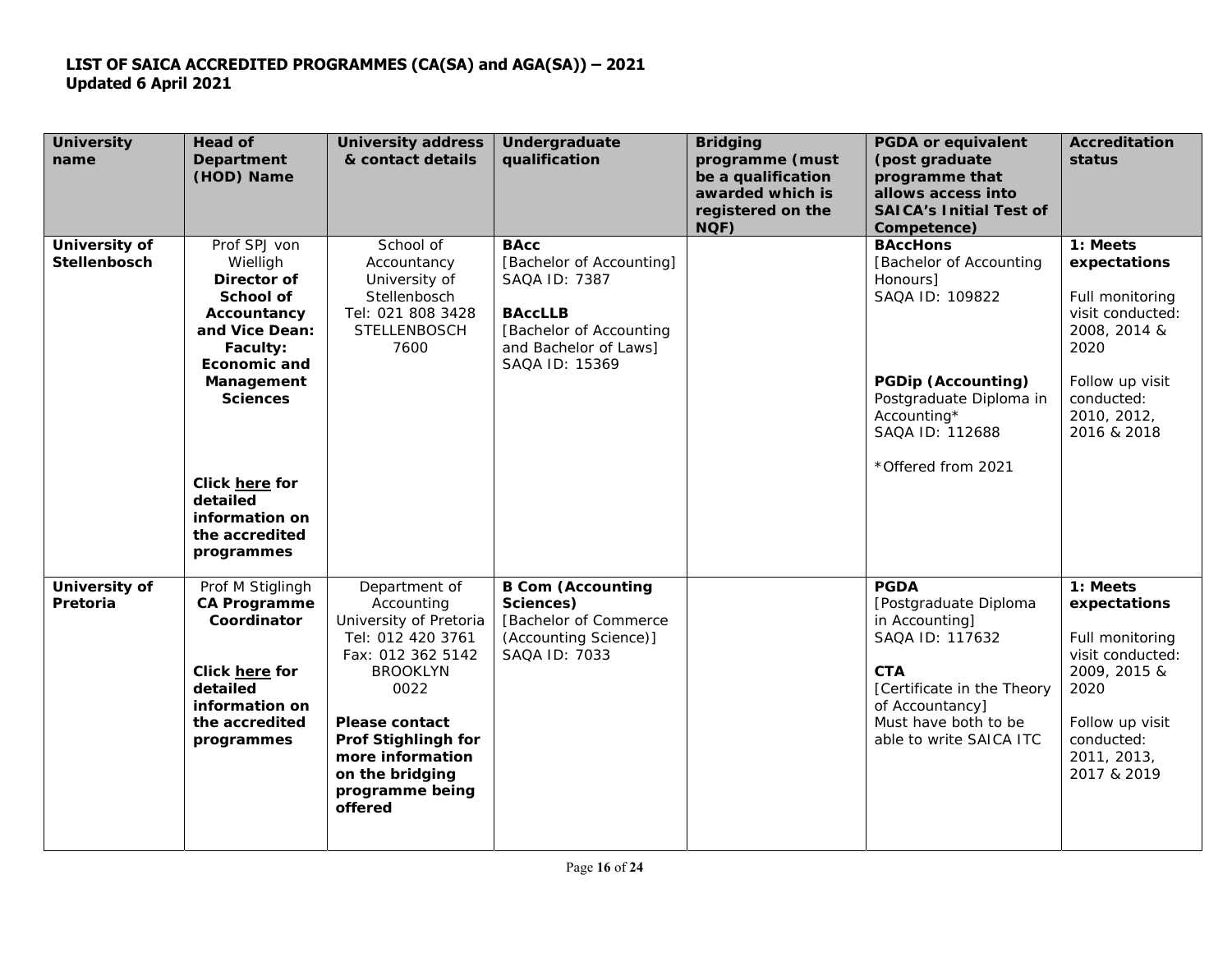| <b>University</b><br>name             | Head of<br><b>Department</b><br>(HOD) Name                                                                                  | <b>University address</b><br>& contact details                                                                                                   | Undergraduate<br>qualification                                                                      | <b>Bridging</b><br>programme (must<br>be a qualification<br>awarded which is<br>registered on the<br>NQF) | <b>PGDA or equivalent</b><br>(post graduate<br>programme that<br>allows access into<br><b>SAICA's Initial Test of</b><br>Competence)                                                                                                    | <b>Accreditation</b><br>status                                                                                                                                                 |
|---------------------------------------|-----------------------------------------------------------------------------------------------------------------------------|--------------------------------------------------------------------------------------------------------------------------------------------------|-----------------------------------------------------------------------------------------------------|-----------------------------------------------------------------------------------------------------------|-----------------------------------------------------------------------------------------------------------------------------------------------------------------------------------------------------------------------------------------|--------------------------------------------------------------------------------------------------------------------------------------------------------------------------------|
| University of<br>the Western<br>Cape  | M B Raymond<br>Head of<br><b>Department</b><br>Click here for<br>detailed<br>information on<br>the accredited<br>programmes | Department of<br>Accounting<br>University of the<br>Western Cape<br>Tel: 021 959 3256<br>Private Bag X17<br><b>BELLVILLE</b><br>7535             | <b>B Com (Accounting)</b><br>[Bachelor of Commerce<br>(Accounting)]<br>SAQA ID: 7259                | <b>ADA</b><br>[Advanced Diploma in<br>Accounting]<br>New programme<br>SAQA ID to be<br>confirmed          | <b>B Com Hons</b><br>(Accounting)<br>[Bachelor of Commerce<br>Honours (Accounting)]<br>SAQA ID: 7291<br><b>PGDA</b><br>[Postgraduate Diploma<br>in Accounting]<br>SAQA ID: 96614                                                        | 1: Meets<br>expectations<br>Full monitoring<br>visit conducted:<br>2007, 2010,<br>2011, 2012 &<br>2017<br>Follow up visit<br>conducted:<br>2008, 2009,<br>2013, 2015 &<br>2019 |
| University of<br>the<br>Witwatersrand | Prof N Padia<br><b>Head of School</b><br>Click here for<br>detailed<br>information on<br>the accredited<br>programmes       | School of<br>Accountancy<br>University of the<br>Witwatersrand<br>Tel: 011 717 8062<br>Fax: 011 717 8223<br>Private Bag 3<br><b>WITS</b><br>2050 | <b>BAccSci</b><br>[Bachelor of Accounting<br>Science]<br>Programme Code:<br>CBA08<br>SAQA ID: 49923 |                                                                                                           | <b>PGDipAcc</b><br>[Postgraduate Diploma<br>in Accountancy]<br>Programme Code:<br>CXA02<br>SAQA ID: 9889<br><b>BAccSciHons</b><br>[Bachelor of Accounting<br>Science Honours]<br>Programme Code:<br>CHA <sub>16</sub><br>SAQA ID: 49751 | 1: Meets<br>expectations<br>Full monitoring<br>visit conducted:<br>2008, 2010,<br>2014 & 2019<br>Follow up visit<br>conducted:<br>2009, 2012,<br>2016 & 2018                   |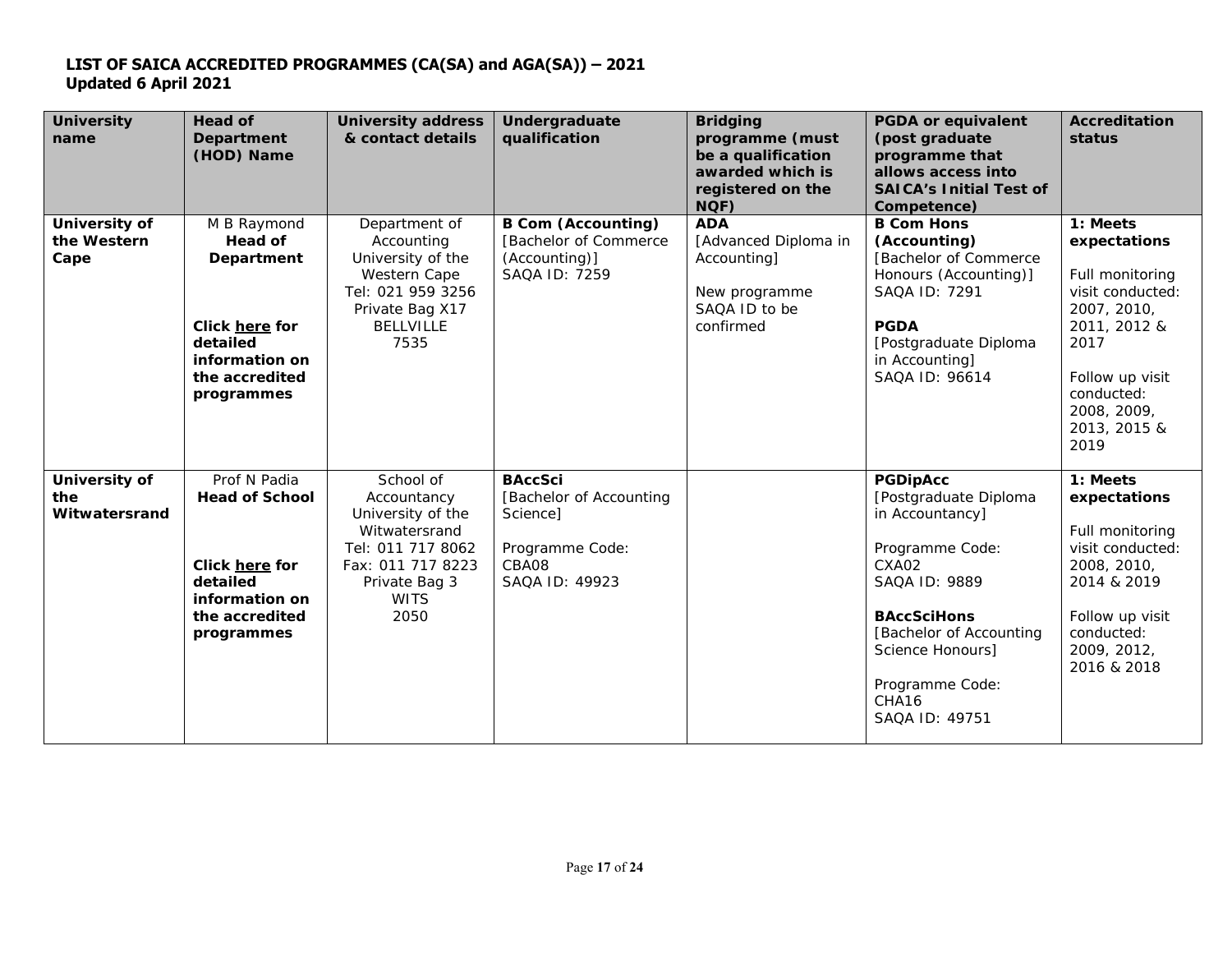| <b>University</b><br>name        | <b>Head of</b><br><b>Department</b><br>(HOD) Name                                                       | <b>University address</b><br>& contact details                                                                                             | Undergraduate<br>qualification                                                                                                                                                        | <b>Bridging</b><br>programme (must<br>be a qualification<br>awarded which is<br>registered on the<br>NQF) | <b>PGDA or equivalent</b><br>(post graduate<br>programme that<br>allows access into<br><b>SAICA's Initial Test of</b><br>Competence) | <b>Accreditation</b><br>status                                                                                   |
|----------------------------------|---------------------------------------------------------------------------------------------------------|--------------------------------------------------------------------------------------------------------------------------------------------|---------------------------------------------------------------------------------------------------------------------------------------------------------------------------------------|-----------------------------------------------------------------------------------------------------------|--------------------------------------------------------------------------------------------------------------------------------------|------------------------------------------------------------------------------------------------------------------|
| University of<br>Venda           | Prof EK Oseifuah<br>Head of<br><b>Department</b>                                                        | Department of<br>Accountancy<br>University of Venda<br>Tel: 015 962<br>9141/9107Private<br>Bag X5050<br><b>THOHOYANDOU</b>                 | <b>B Com (Accounting</b><br>Science)<br>[Bachelor of Commerce<br>in Accounting Science]<br>SAQA ID: 99555                                                                             |                                                                                                           |                                                                                                                                      | <b>Accredited</b><br>Accreditation<br>visit conducted:<br>2019<br>Follow up visit                                |
|                                  | <b>Click here for</b><br>detailed<br>information on<br>the accredited<br>programmes                     | 0950                                                                                                                                       | The effective date of<br>accreditation will apply<br>to all students who<br>complete and<br>graduate at the end of<br>the 2019 academic<br>year or later.                             |                                                                                                           |                                                                                                                                      | conducted:<br>2020                                                                                               |
| University of<br><b>Zululand</b> | Mr M Livingstone<br>Head of<br><b>Department</b><br>Click here for<br>detailed<br><i>information on</i> | Department of<br>Accounting and<br>Auditing<br>University of<br>Zululand<br>Tel: 035 902 6796<br>Private Bag X1001<br>KWADLANGEZWA<br>3886 | <b>B Com (Accounting</b><br>Science)<br>[Bachelor of Commerce<br>in Accounting Science]<br>SAQA ID: 98845<br>The effective date of<br>accreditation will apply<br>to all students who |                                                                                                           |                                                                                                                                      | Accredited<br>Accreditation<br>visit conducted:<br>2017<br>Follow up visit<br>conducted:<br>2018, 2019 &<br>2020 |
|                                  | the accredited<br>programmes                                                                            |                                                                                                                                            | complete and<br>graduate at the end of<br>the 2018 academic<br>year or later.                                                                                                         |                                                                                                           |                                                                                                                                      |                                                                                                                  |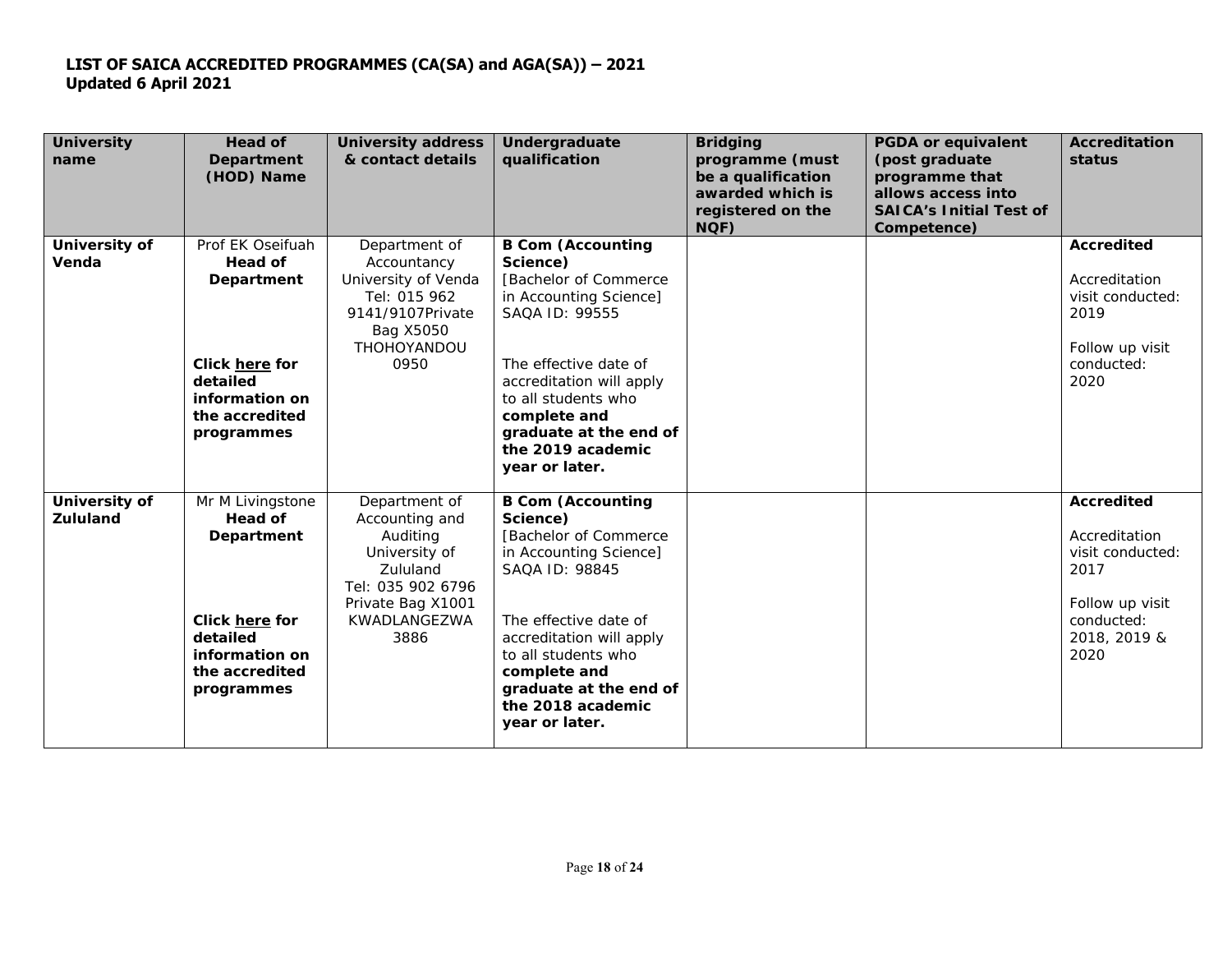| <b>University</b><br>name | Head of<br>Department<br>(HOD) Name | <b>University address</b><br>& contact details | Undergraduate<br>qualification | <b>Bridging</b><br>programme (must<br>be a qualification<br>awarded which is<br>registered on the<br>NQF) | <b>PGDA or equivalent</b><br>(post graduate)<br>programme that<br>allows access into<br><b>SAICA's Initial Test of</b><br>Competence) | <b>Accreditation</b><br>status |
|---------------------------|-------------------------------------|------------------------------------------------|--------------------------------|-----------------------------------------------------------------------------------------------------------|---------------------------------------------------------------------------------------------------------------------------------------|--------------------------------|
| <b>Walter Sisulu</b>      | Mr N Radebe                         | Department of                                  | <b>BCompt</b>                  |                                                                                                           |                                                                                                                                       | <b>Accredited</b>              |
| <b>University</b>         | <b>Head of</b>                      | Accounting                                     | [Bachelor of Accounting]       |                                                                                                           |                                                                                                                                       |                                |
|                           | <b>Department</b>                   | Walter Sisulu                                  | Sciences]                      |                                                                                                           |                                                                                                                                       | Accreditation                  |
|                           |                                     | University                                     | SAQA ID: 80190                 |                                                                                                           |                                                                                                                                       | visit conducted:               |
|                           |                                     | Tel: 047 502 2068                              |                                |                                                                                                           |                                                                                                                                       | 2016                           |
|                           |                                     | Private Bag X1                                 |                                |                                                                                                           |                                                                                                                                       |                                |
|                           |                                     | <b>MTHATHA</b>                                 | The effective date of          |                                                                                                           |                                                                                                                                       | Follow up visit                |
|                           | Click here for                      | 5117                                           | accreditation will apply       |                                                                                                           |                                                                                                                                       | conducted:                     |
|                           | detailed                            |                                                | to all students who            |                                                                                                           |                                                                                                                                       | 2017, 2018,                    |
|                           | <i>information on</i>               |                                                | commenced with the             |                                                                                                           |                                                                                                                                       | 2019 & 2020                    |
|                           | the accredited                      |                                                | programme in 2013              |                                                                                                           |                                                                                                                                       |                                |
|                           | programmes                          |                                                | and who complete               |                                                                                                           |                                                                                                                                       |                                |
|                           |                                     |                                                | and graduate at the            |                                                                                                           |                                                                                                                                       |                                |
|                           |                                     |                                                | end of the 2017                |                                                                                                           |                                                                                                                                       |                                |
|                           |                                     |                                                | academic year or               |                                                                                                           |                                                                                                                                       |                                |
|                           |                                     |                                                | later.                         |                                                                                                           |                                                                                                                                       |                                |
|                           |                                     |                                                |                                |                                                                                                           |                                                                                                                                       |                                |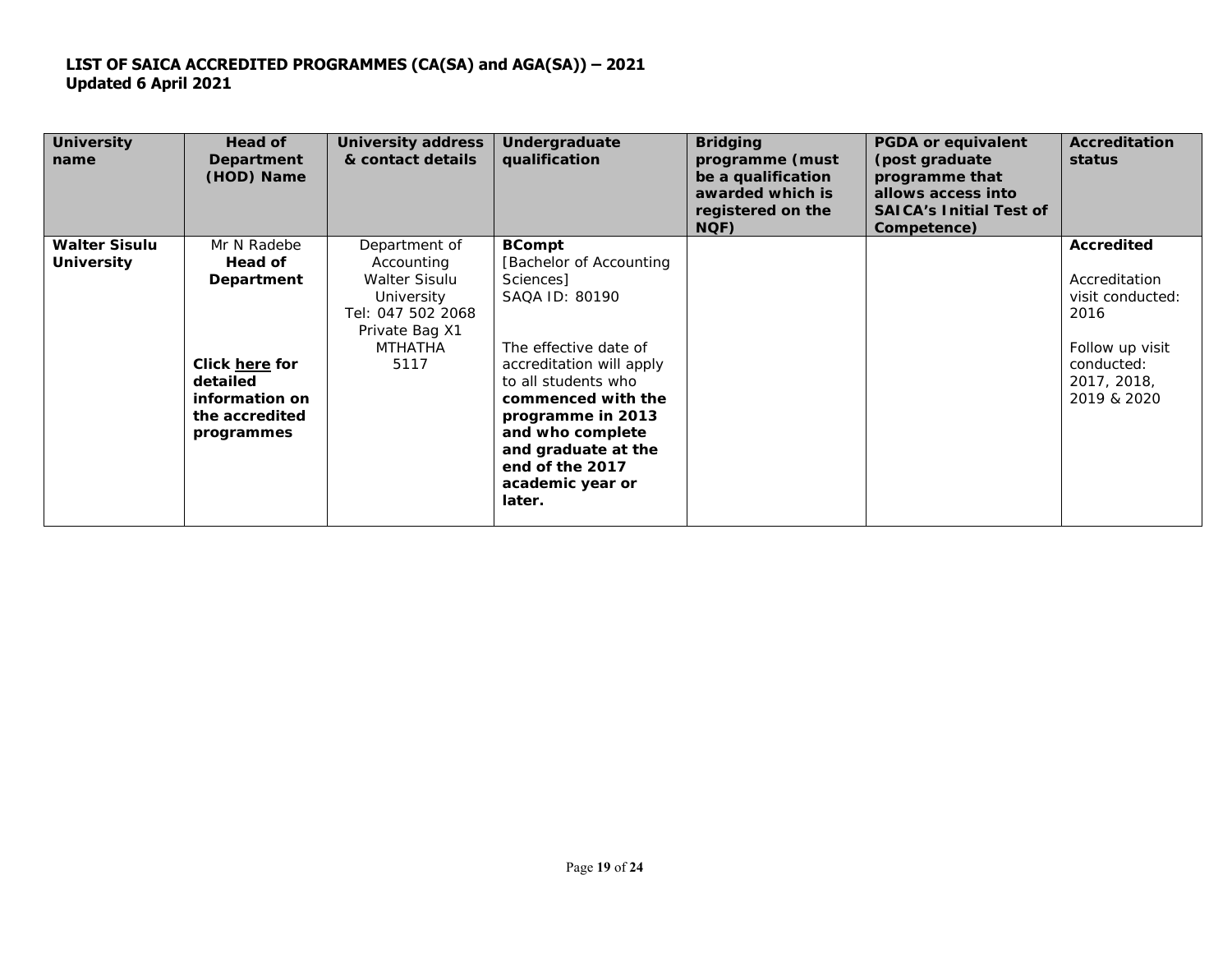# **APC Professional Programmes**

SAICA introduced the Assessment of Professional Competence (APC) from 2014. The APC replaced both Part II examinations (PPE and Financial Management). One of the eligibility requirements for writing the APC is the completion of a Professional Programme. SAICA has undertaken its accreditation process on providers who applied for accreditation and has accredited the providers set out below. As both of the Professional Programmes only commenced in 2014, SAICA emphasizes that as a result there are a number of aspects SAICA has not yet been fully able to evaluate. Continued visits will be conducted to all providers during the course of third monitoring visit cycle (2016 – 2020). SAICA nevertheless expresses its confidence in the providers below to remain accredited.

Accredited programme status description:

| <b>OPINION</b>                                                 | <b>ACCREDITATION STATUS</b>                                                                                                                                                                                                                                                                                                                                                                                     |
|----------------------------------------------------------------|-----------------------------------------------------------------------------------------------------------------------------------------------------------------------------------------------------------------------------------------------------------------------------------------------------------------------------------------------------------------------------------------------------------------|
| 1. Meets expectations                                          | Continue accreditation                                                                                                                                                                                                                                                                                                                                                                                          |
| 2. Needs improvement                                           | Accredited with conditions that need to be met within a specified time frame for the accreditation to<br>continue                                                                                                                                                                                                                                                                                               |
| 3. Accredited, subject to meeting<br><b>SAICA</b> requirements | Accredited provided that the provider takes steps <b>immediately</b> to respond to deficiencies in the<br>programme which meet IPD Committee requirements. If appropriate action is taken by the provider<br>this will result in a change in the accreditation status rating to 1 or 2. If appropriate action is NOT<br>taken this could result in the programme accreditation status being withdrawn by SAICA. |
| Withdrawal of accreditation                                    | No longer accredited and programme name is withdrawn from the SAICA list of accredited<br>programmes                                                                                                                                                                                                                                                                                                            |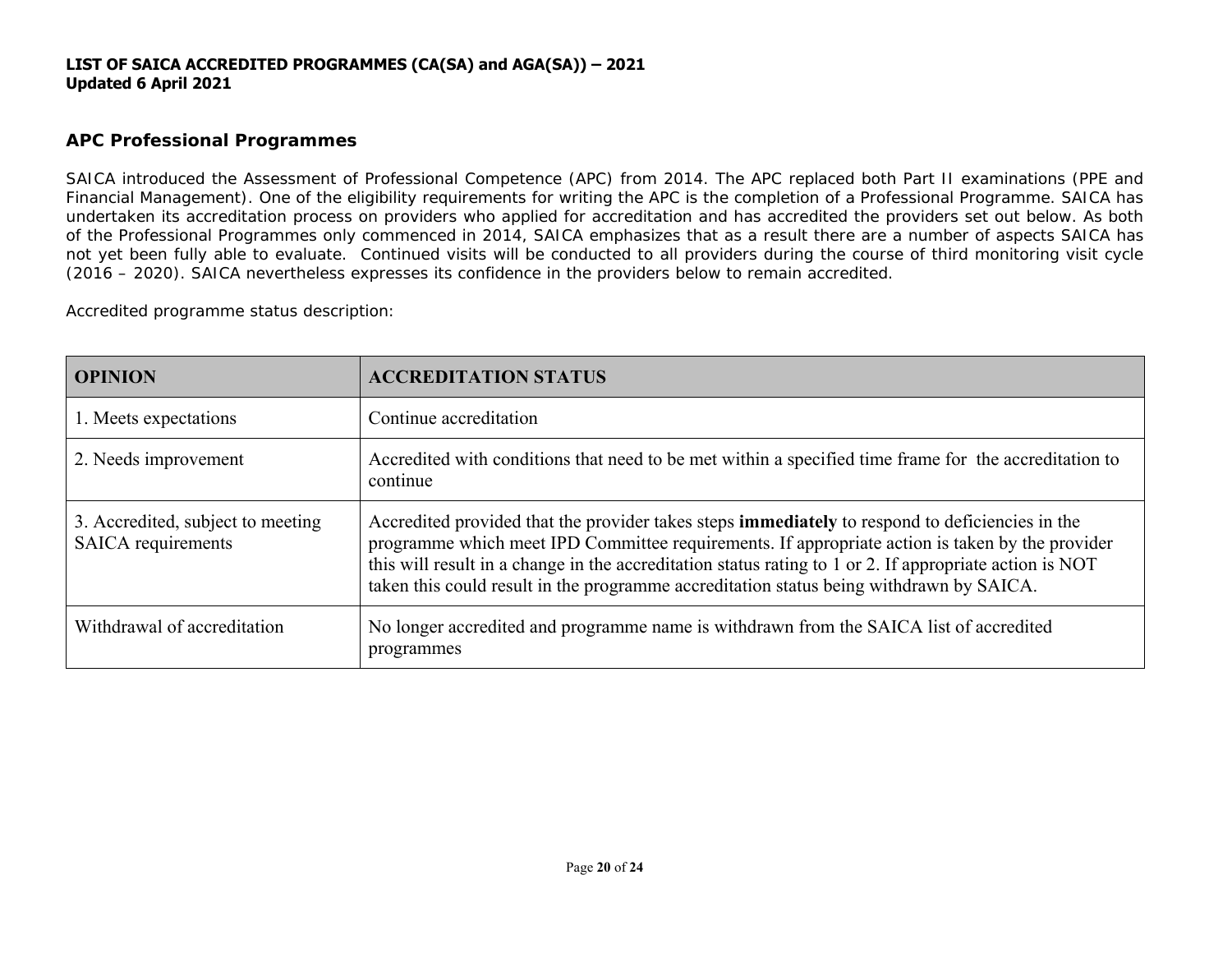| Accredited programmes: Professional Programme for Assessment of Professional Competence |                                               | <b>Accreditation status</b>                                                                     |                                                    |                                                                                                                                                          |
|-----------------------------------------------------------------------------------------|-----------------------------------------------|-------------------------------------------------------------------------------------------------|----------------------------------------------------|----------------------------------------------------------------------------------------------------------------------------------------------------------|
| Name of education provider                                                              | Name of contact person                        | <b>Education provider address</b>                                                               | <b>Certificate</b><br><b>issued</b>                |                                                                                                                                                          |
| <b>Accounting Professional Training</b><br>(Pty) Ltd                                    | Professor P Bourne<br>Joint managing director | Tel: 021 761 3468/9<br>Fax: 021 761 3480<br>97 - 99 Gabriel Road<br>PLUMSTEAD<br>7800           | Professional<br>Development<br>Programme           | 1: Meets<br><b>Expectations</b><br>(refer to status<br>description above)                                                                                |
| Click here for detailed<br>information on the<br>professional programme                 | Professor B Marx<br>Joint managing director   | Tel: 011 559 3134<br>Fax: 011 559 2133<br>P O Box 1452<br><b>FLORIDA HILLS</b><br>1716          |                                                    | Accreditation visit<br>conducted: 2013<br>Follow up visit<br>conducted:<br>2014, 2017 & 2018<br>Full monitoring visit<br>conducted: 2015,<br>2016 & 2019 |
|                                                                                         |                                               | Accredited programmes: Professional Programme for Assessment of Professional Competence         |                                                    | <b>Accreditation status</b>                                                                                                                              |
| Name of education provider                                                              | Name of contact person                        | <b>Education provider address</b>                                                               | Certificate<br><b>issued</b>                       |                                                                                                                                                          |
| Endunamoo Professional Course<br>(Pty) Ltd                                              | Mr R Muthelo<br>Managing director             | Tel: 011 312 0690<br>13 Park Crescent<br><b>Riverview Office Park</b><br><b>MIDRAND</b><br>1685 | Endunamoo<br>Professional<br>Course<br>Certificate | <b>Accredited</b><br>(refer to status<br>description above)<br>Accreditation visit                                                                       |
| Click here for detailed<br>information on the<br>professional programme                 |                                               |                                                                                                 |                                                    | conducted: 2020                                                                                                                                          |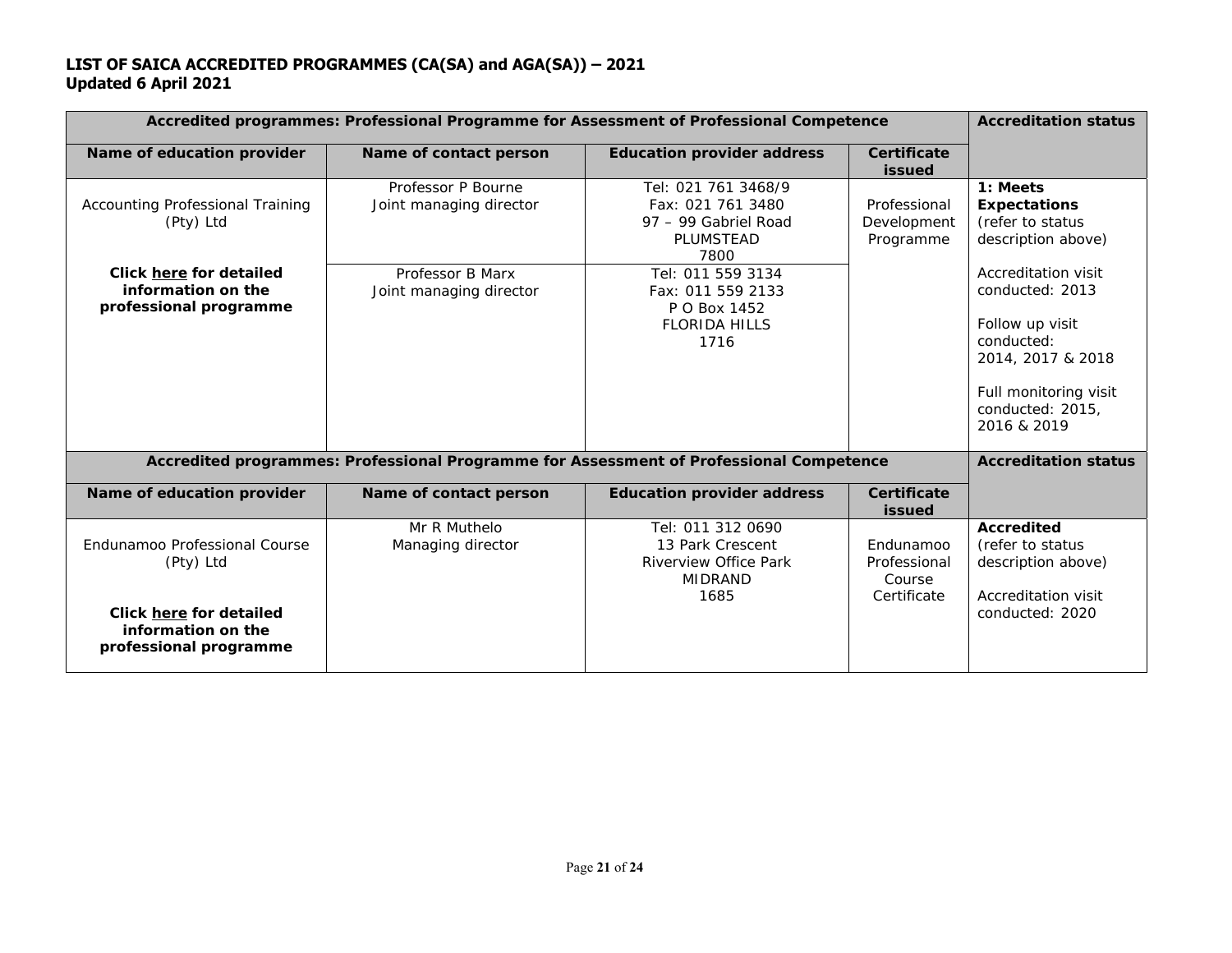| Accredited programmes: Professional Programme for Assessment of Professional Competence                                     |                                                                   | <b>Accreditation status</b>                                                                      |                                                                       |                                                                                                                     |
|-----------------------------------------------------------------------------------------------------------------------------|-------------------------------------------------------------------|--------------------------------------------------------------------------------------------------|-----------------------------------------------------------------------|---------------------------------------------------------------------------------------------------------------------|
| Name of education provider                                                                                                  | Name of contact person                                            | <b>Education provider address</b>                                                                | Certificate<br><b>issued</b>                                          |                                                                                                                     |
| University of Cape Town<br>College of Accounting<br>Click here for detailed<br>information on the<br>professional programme | Prof J Kew<br>Department of Accounting<br>University of Cape Town | Tel: 021 650 5078<br>Tel: 021 650 5097<br>Tel: 021 650 5051<br>Private Bag<br>RONDEBOSCH<br>7700 | Certificate of<br>completion of<br>the UCT Short<br>Course for<br>APC | 1: Meets<br><b>Expectations</b><br>(refer to status<br>description above)<br>Accreditation visit<br>conducted: 2013 |
|                                                                                                                             |                                                                   |                                                                                                  |                                                                       | Follow up visit<br>conducted:<br>2014, 2017 & 2018<br>Full monitoring visit<br>conducted: 2015,<br>2016 & 2019      |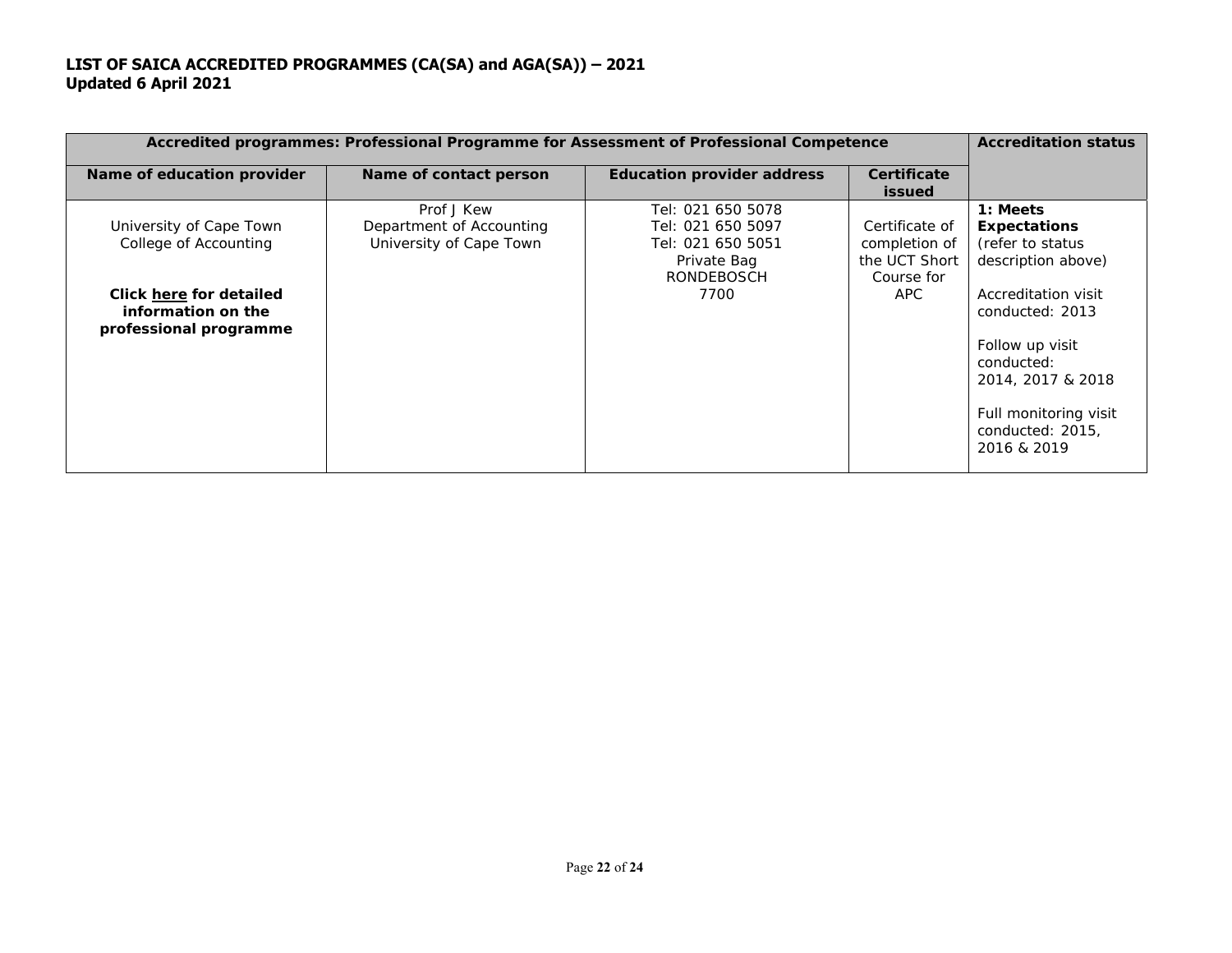# **AGA Academic Programmes**

The academic programme for the Associate General Accountants (AGA(SA)) is provided predominantly by universities but may be provided by any other educational provider.

Accreditation and monitoring of the academic programme is necessary as these programmes provide access to the AGA(SA) qualification and because SAICA plays no role in its delivery. SAICA has undertaken its accreditation process on providers who applied for accreditation and has accredited the providers set out below. Continued visits will be conducted to all providers during the course of the monitoring visit cycle The first five-year monitoring cycle commenced in 2020 (2020-2025).

For detailed information relating to accreditation refer to the following documents issued by SAICA:

- Accreditation Criteria \*
- Accreditation and Monitoring Framework \*
- \* these documents are available on request from the *Project Director: AGA and Reciprocity (Adri Kleinhans)*

Accredited programme status description:

| <b>OPINION</b>                                          | <b>ACCREDITATION STATUS</b>                                                                                                                        |  |  |
|---------------------------------------------------------|----------------------------------------------------------------------------------------------------------------------------------------------------|--|--|
| 1. Meets expectations                                   | Continue accreditation                                                                                                                             |  |  |
| 2. Needs improvement                                    | Accredited with conditions that must be met within a specified time period for accreditation to<br>continue                                        |  |  |
| 3. Accredited, subject to meeting<br>SAICA requirements | Accredited provided that the provider takes steps immediately to respond to deficiencies in the<br>programme which meet IPD Committee requirements |  |  |
|                                                         | If appropriate action is taken by the provider this will result in a change in the accreditation<br>status rating to 1 or 2.                       |  |  |
|                                                         | If appropriate action is NOT taken this could result in the programme accreditation status<br>being withdrawn by SAICA.                            |  |  |
| Withdrawal of accreditation                             | No longer accredited and programme name is withdrawn from the SAICA list of accredited<br>programmes                                               |  |  |